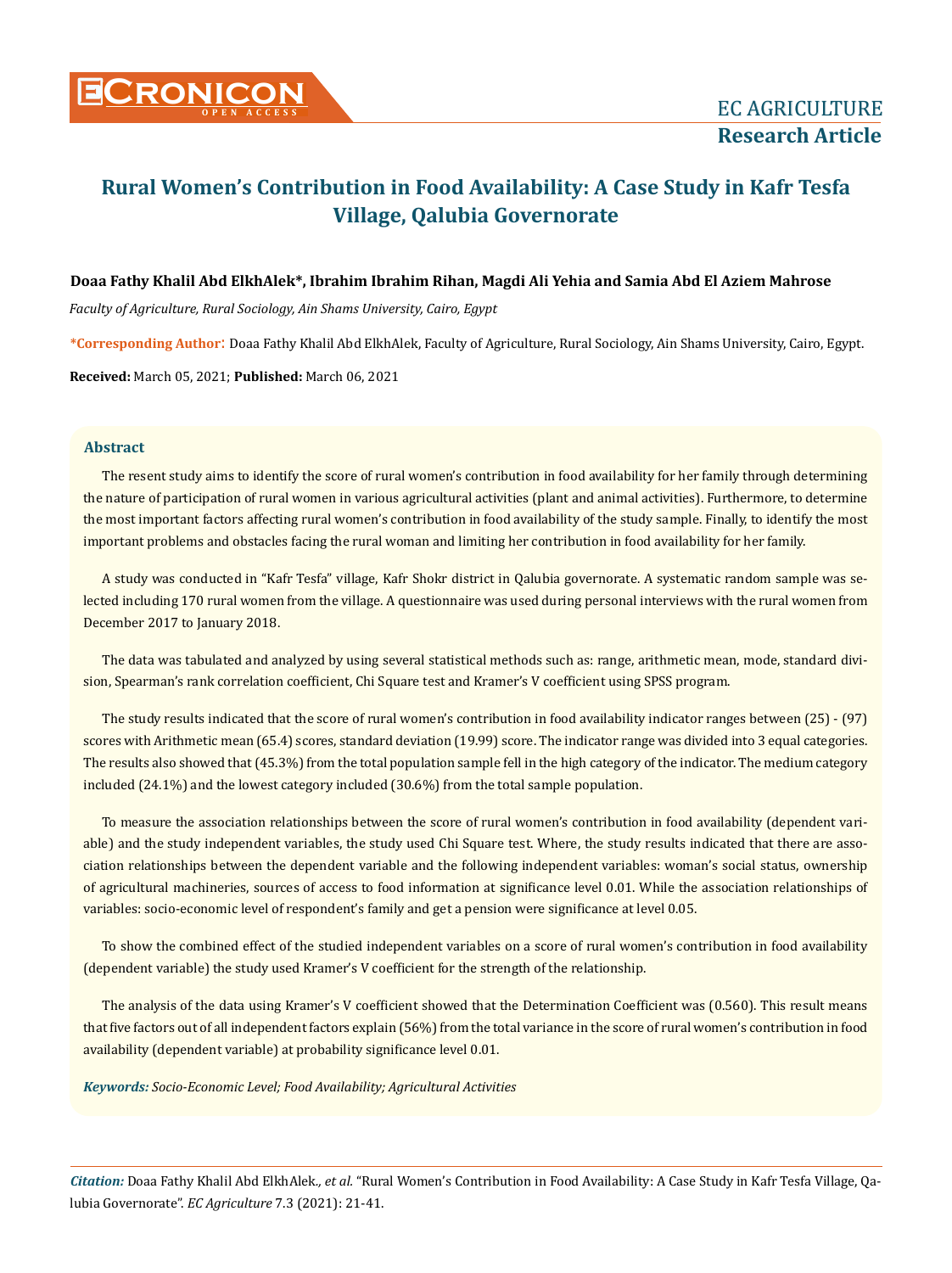#### **Introduction and Research Problem**

In many developing countries, rural women play a fundamental role in agricultural production processes, where the share of agriculture in the GDP in these countries is estimated at 32% and 70% of the poor live in rural areas in which women constitute the majority the agricultural labor force, where statistics indicate that these women constitute an average of 43% of the total agricultural labor force in these countries (World Bank, 2008, p. 1).

There are many approaches that target the participation of women in development efforts and guarantee equality with men by making use of available resources. Among these approaches is the entrance to women and well-being: it aims to ensure access to well-being and enjoyment of the basic elements of life such as health, nutrition, education, housing, income and everything that is important to achieving the basic necessities of life and the entrance to equality and justice: It aims to gain justice and equality for women in the development process by increasing Their contribution to production outside the home by giving them equal economic and political opportunities with men and the efficiency approach: which takes into account the ability of women to contribute to production and improve it so that development is more efficient and effective through the economic contribution and social equality of women and the anti-poverty approach: which recognizes the role Productive women and seeks to meet their practical needs through small income-generating projects. Participation entry: It aims for the full participation of women with men in all development activities, especially economic, social and political fields, Empowerment approach: It is the most recent curriculum used to integrate women into development and it appeared at the end of the eighties and it is the most widely used approach for its recognition of the role of women as an active element in development, as it believes in the tripartite role of women: reproductive, productive and societal, seeking to eliminate all manifestations of discrimination against them (United Nations Development Fund for Women, 2000, pp. 6-8).

Despite the enormous contribution of women to family prosperity and agricultural production, men generally control the sale of crops and the use of the resulting income, which leads to the neglect of the value of women's work and their transformation into entities that do not exist in economic transactions, the allocation of family resources and decision-making at the level. The wider community. Studies have confirmed that gender discrimination in work and wages - where female agricultural workers get lower wages than men - results in women not enjoying their human rights, as rural women suffer discrimination in accessing the resources necessary for socio-economic development. In many countries, the death of the husband may lead to his family extracting what he owns of land and animals from his widow to join the ranks of the destitute, as the percentage of owners of agricultural lands in developing countries ranges between (3 - 20%) of the proportion of landowners, while the contribution Women in the agricultural workforce reach much higher rates ranging from (20 - 50%) (FAO, 2011, p.7).

Rural Arab women play a prominent role in providing food security at the family and community level. Good pasture or migration to cities to work in the more income-generating sectors of the economy. The international forums and conferences concerned with women's issues emphasized their pivotal role in agriculture, food security and rural development in particular, which led to the crystallization of general international awareness and special attention to the need to empower women to acquire and manage agricultural production resources and to enhance their participation in productive activities during the past three decades The share of women in agricultural work in the Arab region witnessed a significant increase compared to the share of men (FAO, 2011, p.9).

In view of the many and multiple contributions of rural women to agricultural production in its two parts (plant, animal and poultry) through their actual practice of agricultural work, which varies according to different agricultural operations, as their participation in some agricultural operations that require great muscular effort or high technical training is reduced, so it was necessary to shed light On the agricultural work of women, the focus of this research has been on the degree of women's contribution and participation in the field of agricultural production and their contribution to providing food for their families, given the distinguished role of women in this field,

*Citation:* Doaa Fathy Khalil Abd ElkhAlek*., et al.* "Rural Women's Contribution in Food Availability: A Case Study in Kafr Tesfa Village, Qalubia Governorate". *EC Agriculture* 7.3 (2021): 21-41.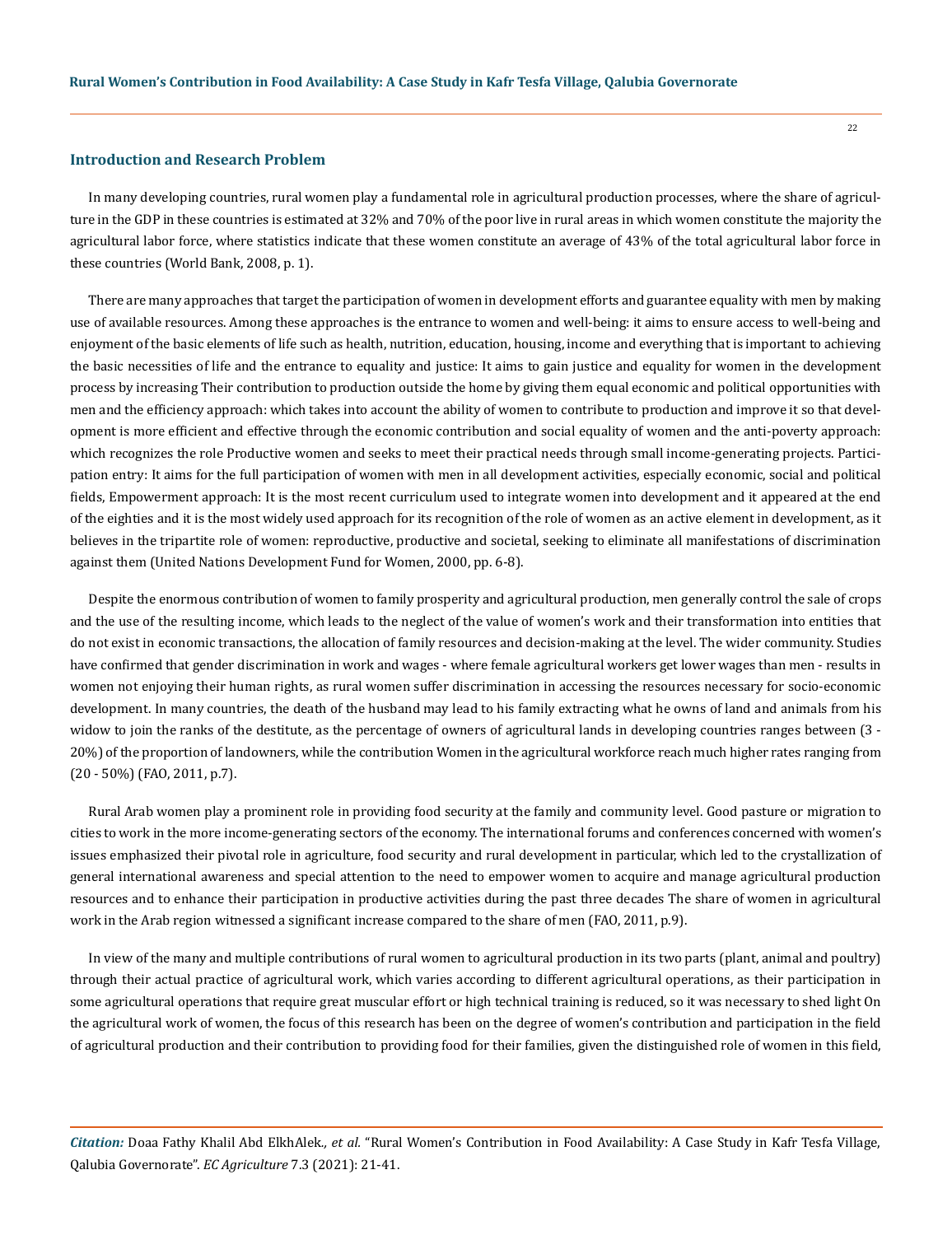where women make major contributions to plant, animal and poultry production and home gardens. One study estimated that agricultural productivity in sub-Saharan Africa would have increased by 20% if women in that region had equal access to land, seeds, fertilizers and modern technology, since it is the man who controls the crop and ultimately owns it. Often "female" crop production is invaded as it becomes more profitable (FAO, 2011, p. 14).

# **Study Questions**

In light of the previous presentation, the study problem can be crystallized in the following questions:

- 1. What is the nature and degree of participation of rural women in the study sample in the various agricultural activities in the study area?
- 2. What is the degree of rural women's contribution to food availability (agricultural production) in the study area?
- 3. What is the nature of the relationship between the independent variables studied for the respondents and the degree of their contribution to food availability (agricultural production) for her family?
- 4. What are the most important problems that limit the contribution of rural women in providing food for her family in the study area?
- 5. What are the respondents 'suggestions to overcome the problems they face in order to provide food for their families in the study area?

#### **Study Objectives**

In light of the formulation of the study problem, its objectives can be elaborated as follows:

- 1. Identify the degree of participation of rural women in the study sample in the various agricultural activities in the study area.
- 2. Identifying the degree of rural women's contribution in providing food (agricultural production) in the study area.
- 3. Determine the relationship between the studied independent variables of the respondents and the degree of their contribution to the availability of food (agricultural production) for her family.
- 4. Identify the most important problems that limit the contribution of rural women in providing food for her family in the study area.
- 5. Identify the respondents' suggestions to overcome the problems they face in order to provide food for their families in the study area from their point of view.

## **The Theoretical Framework of the Study**

Rural women are the cornerstone and the main focal point that most rural families depend on in developing family economies and improving incomes by engaging in agricultural and non-agricultural activities related to small rural enterprises that use their revenues to spend on children's education requirements, health as well as food provision. The International Labor Organization points out that women's work, whether paid or unpaid, represents the main element and decisive factor that contributes to reducing family poverty rates in most developing economies ([1], p 1) and ([2], p 12).

*Citation:* Doaa Fathy Khalil Abd ElkhAlek*., et al.* "Rural Women's Contribution in Food Availability: A Case Study in Kafr Tesfa Village, Qalubia Governorate". *EC Agriculture* 7.3 (2021): 21-41.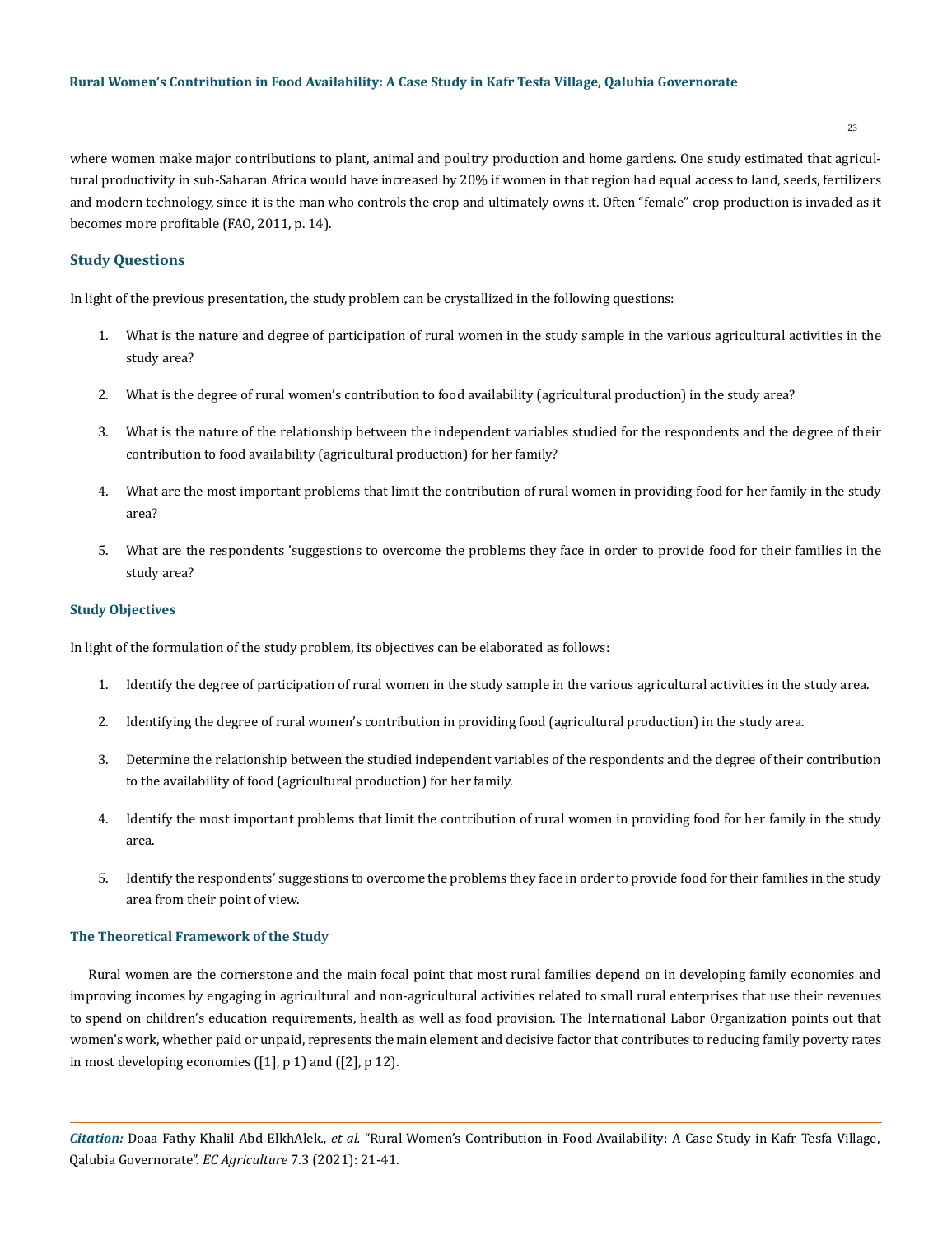The economic contributions of women through the activities and works that they perform, whether inside or outside the home, take many forms, including direct contributions and they appear in material form as wages or salaries that they obtain or the prices of goods and products they sell, or a profit obtained from the manufacture of some products or handicrafts. Indirect contributions represent the value of materials produced by women and consumed within the home and this is an added monetary value that women contribute to the family budget and participate in improving the family's standard of living (Rihan, Jasent, 2018, p.2).

In Egypt, despite the noticeable increase in female education rates, the Central Agency for Public Mobilization and Statistics data revealed that the contribution of women to the workforce represents one-third of the contribution of men to the national economy from the reality of the 2014 workforce research. The research indicated that the most important obstacles to women's participation in the formal labor market is represented by traditional social conditions and beliefs ([3], p13).

In addition, evaluating the roles of women in the field of agricultural and non-agricultural family work is difficult to assess for their true value because most of them are unpaid. This may be due to the fact that the family works together as an economic unit, whereby work is divided among its members, that is, between the husband, wife and children, within the framework of prevailing social norms and values based on the rural lifestyle [4]. Since the beginning of the nineties of the twentieth century, the international community began to put the issue of women's development in the priority of its concerns, as it linked the International Conference on Human Rights in Vienna in 1992 and its program of action to show the human right to development regardless of gender and emphasized that poverty, exclusion, marginalization and discrimination They constitute a blatant violation of human dignity and rights (Yehya, 2000, p. 86).

The Population Conference "in Cairo" came in 1994 to affirm the responsibility of society to raise the standard of living of citizens in general, male and female and their right to a decent and appropriate life. In 1980, the "Copenhagen" summit issued a declaration explicitly stating that the development of women is a social, moral, political and economic responsibility and that overcoming the problems they face is the responsibility of all countries, rich and poor alike. In the International Conference on Women held in "Beijing" in 1995, there was a strong focus on the issue of the feminization of poverty in all its forms: economic, educational, cultural and health... etc. with the need to invest the energies, efforts and capabilities of women in order to achieve sustainable development (Rihan, Jasent, 2002, p. 17).

Agriculture is one of the most important elements of local development, as it is the main source of income for thousands of families and rural communities and represents the mainstay of social and economic security in local communities. Women play an important role in sustaining the local economy based on agriculture in many local communities (Mardam, 2006).

In some areas, the home garden plays an important role in improving and obtaining various foods to feed the family by cultivating various food crops that help in obtaining balanced meals, in addition to the diversity of crops that reduces the risk of losing or damaging some of them due to pests and diseases or due to bad weather. Because some crops have the ability to resist diseases more than others and some food crops such as capsicum and garlic have the property of repelling insects, in addition to the cultivation of legumes helps to improve soil fertility (Ahmad, 2012, p. 2).

#### **Previous studies**

The studies available for review indicated: (Nasreddin, Asma, 2017), (Rayhan, Jasent, 2017), (Abdullah, Ibrahim, 2016), (Kharabsheh, Fatima, 2015), (Mustafa, Amina and Shaima Hashem, 2014), (Attia, Amani and others, 2014), (Al-Zaabi, Saja and others, 2013), (Hawari, Hana, 2013), (Abdel-Wahab, Mervat, 2012), (Mustafa, Amina, 2012), (Al-Azab, Ashraf and others, 2010), (Al-Sayed, Mervat, 2007), (Muhammad, Zainab, 2001), (El-Garhy, Aman, 1999a), (El-Garhy, Aman, 1999b), (Desouki, Mina 1999), (Al-Jarhi, Aman, 1998), (Al-Hanafi, Muhammad Ghanem and Muhammad Shalabi, 1997), (Allam, Yusriya and others, 1994), (Al-Sayed, Aziza, 1990) indicate that there are many variables that can affect The contribution of women to the availability of food, although these studies differ regarding the signifi-

*Citation:* Doaa Fathy Khalil Abd ElkhAlek*., et al.* "Rural Women's Contribution in Food Availability: A Case Study in Kafr Tesfa Village, Qalubia Governorate". *EC Agriculture* 7.3 (2021): 21-41.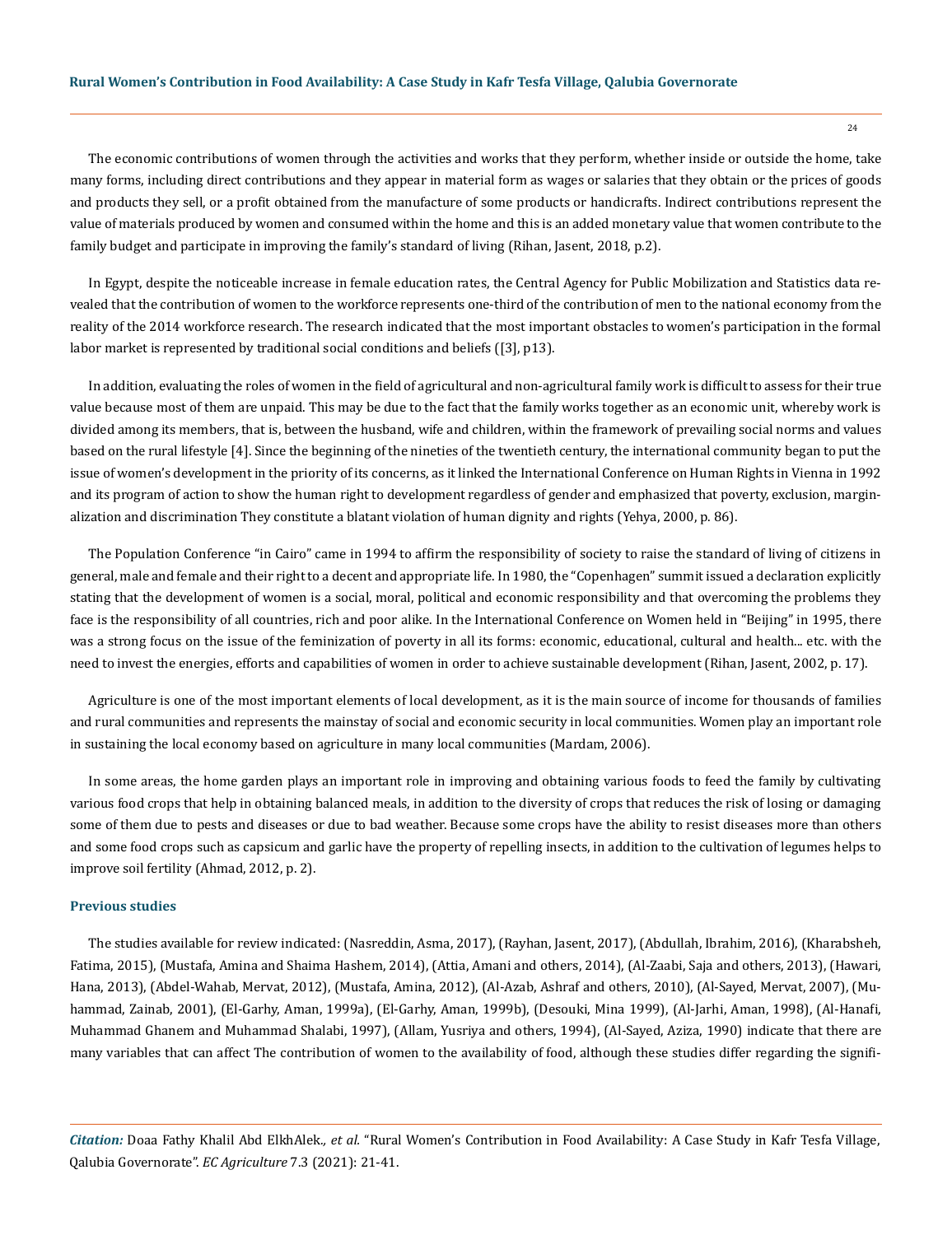cance of these variables. Therefore, the current study believes that the following factors should be taken into consideration as affecting the availability of food, namely: age of the respondent, educational level of the respondent, profession of the respondent, marital status, nutritional knowledge level of the respondent, profession of the husband, total number of children, average age of children, number of family members, Monthly household income, total household expenditure, spending on food, size of agricultural holding, size of animal holding.

#### **Study hypotheses and method of analysis**

#### **Study hypotheses**

To study the relationship between the independent studied variables and the dependent variable (the degree of rural woman's contribution to the availability and provision of food for her family), one general hypothesis was formulated, from which (10) statistical hypotheses were derived as follows.

## **General hypothesis**

The degree of rural women's participation in the provision and provision of food for her family is affected. For the study sample (the dependent variable) with the effect of the independent variables studied. From this general hypothesis, ten statistical hypotheses were derived, which are explained as follows.

#### **Statistical hypotheses (1 - 9)**

These hypotheses are concerned with testing the effect of independent variables, each separately on the degree of rural women's contribution to the availability and provision of food for her family for the sample of the study. The degree of rural women's participation in providing food for the study sample is not significantly affected by the effect of the following independent variables: the age of the respondent, the marital status of the respondent, the socio-economic level of the family, the social status of the rural woman in making farm and food decisions, possession of a ration card, obtaining a pension, Family-owned agricultural machinery, sources for obtaining nutritional information, the respondent attending training courses in the field of food and nutrition.

The tenth statistical hypothesis: It is concerned with testing the combined effect of the independent studied variables on the degree of rural woman's contribution to the availability and provision of food for her family for the study sample and its operative: The degree of rural woman's contribution to the availability and provision of food for her family is not affected by the combined effect of the independent variables studied.

#### **Method of Analysis**

To show the nature of the association between the independent variables studied and the dependent variable (the degree of the respondents 'contribution to the availability and provision of food for their families) the study used the Kai square test and the "Chipro" coefficient was used to estimate the severity of the relationship between the studied independent variables and the degree of contribution Rural women in the study sample in providing and providing food for their families.

#### **Research method**

#### **Operational definitions**

**Food availability:** Food Availability is intended to provide food in theory: the availability of sufficient quantities of good quality food, whether the source of these quantities is through local production or import (including food aid).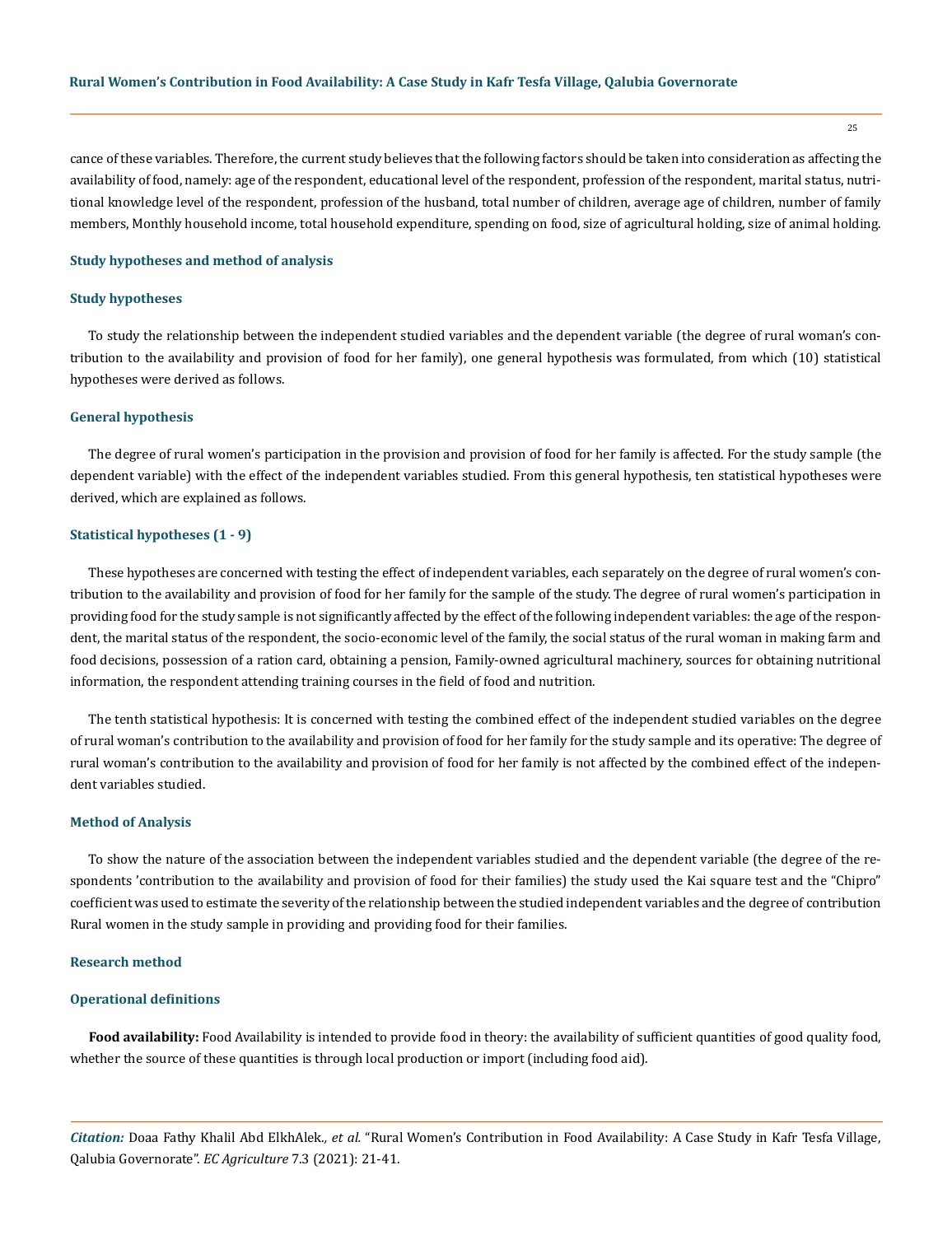What is meant by the procedural availability of food in this study: is the degree of the contribution of the rural woman (the surveyed) to the agricultural production of the family in its two parts (plant, animal and poultry), through her contribution to the various agricultural activities and processes that would ensure the availability and provision of food for her and her household.

#### **The concept of the socio-economic level of the family**

Socio-economic status (SES) What is meant by the socio-economic level in this study: It is a measure prepared by O.P. Aggarwal, S.K. Bhasin, A.K. Sharma, P. Chhabra, K. Aggarwal, O.P. Rajoura [5] and the scale expresses the total score obtained by the family through 22 items to measure the socio-economic level of the respondent's family, after making appropriate adjustments to it to suit local conditions, so that it has acceptable indications of reliability and validity and can be applied to any community.

## **Study Methodology**

The current study is part of descriptive studies within the framework of the case study approach in an effort to identify the degree of rural women's contribution to the provision and provision of food for their families. The study also followed the quantitative approach to extract conclusions and indicators from the information and previous studies that could be obtained. The analytical method was mainly used in processing the data collected from the study sample, in order to conduct statistical analysis on the one hand and test the validity of statistical hypotheses on the other hand.

#### **The geographical area of the study**

The survey frame is represented in the village of "Kafr Tasfa" - Kafr Shukr Center - Qalyubia Governorate, given that Qalyubia Governorate is the main geographical area for the researcher, which provides freedom of movement, information and data collection, ease of transportation and availability, as well as the desire to achieve the scientific goal. For research, which is linking scientific studies with the surrounding local environment, which contributes to serving local communities and developing them, by linking scientific research policy with reality.

## **The human domain of the study sample**

The comprehensive nature of this research is represented by the total number of the wives of the holders based on the most recent registration of holdings in light of what was available with the agricultural association in the village under study, which amounted to 1666 rural women. The wives of the owners of the village. The field data collection period took about two months, during the period from December 2017 until January 2018.

## **Quantitative measurement of study variables**

The study's choice of the quantitative approach required the formation of some quantitative measures and indicators expressing the various independent variables studied and the dependent variable, so that the appropriate statistical tests can be performed for the nature of the previously mentioned hypotheses.

#### **Results and Discussion**

#### **Quantification of independent variables**

## **Age of the respondent**

The number of years representing the age of the respondent was used as a numerical indicator to measure this variable. The actual range of the age of the study sample ranged between (20 - 70 years) with an arithmetic average of 44.5 years and a standard deviation of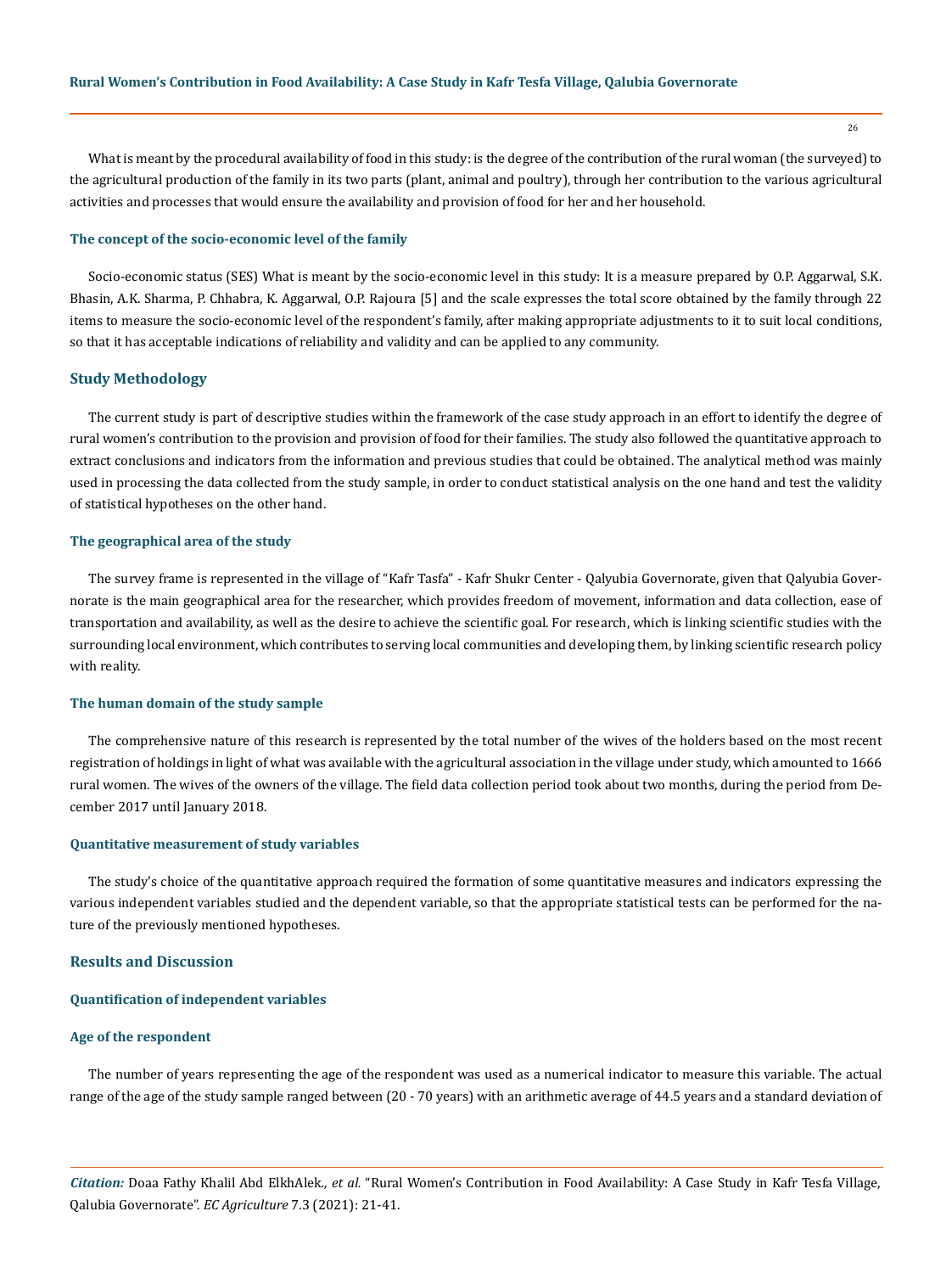10.26 years. By dividing this range into three categories of equal length and graded upwards and distributing the respondents according to their responses, it became clear that about 60% of the total sample fall. In the middle class (37 - 53 years), while both the low group (20 - 36 years old) and the high group (54 - 70 years old) represent about 20% of the total study sample, as shown in table 1.

|                | <b>Actual run</b> | <b>Mean</b> | <b>Standard</b> |     |               |     | <b>Categories</b> |     |               |
|----------------|-------------------|-------------|-----------------|-----|---------------|-----|-------------------|-----|---------------|
| <b>Minimum</b> | <b>Maximum</b>    |             | deviation       | Low |               |     | <b>Medium</b>     |     | <b>High</b>   |
|                |                   |             |                 |     | $20 - 36$     |     | $37 - 53$         |     | $54 - 70$     |
|                |                   |             |                 | No. | $\frac{0}{0}$ | No. | $\frac{0}{0}$     | No. | $\frac{0}{0}$ |
| 20             | 70                | 44.5        | 10.26           | 34  | 20.0          | .02 | 60.0              | 34  | 20.0          |

*Table 1: The relative distribution of the study sample according to the age of the respondent.*

*Source: The field study sample.*

## **The marital status of the respondent**

A classification was used (married/widowed/divorced), where the values (1), (2), (3) were given to each of them, respectively, as a numerical indicator to measure this variable. The results of the study presented in table 2 indicate that about 88.8% of the total sample fall into the "married" category, while the "widowed" category represents about 12.2% of the total study sample.

| <b>Vein</b> |     | <b>Married</b> |     | Widow         | <b>Divorced</b>          |               |                | <b>Total</b>  |
|-------------|-----|----------------|-----|---------------|--------------------------|---------------|----------------|---------------|
|             | No. | $\frac{0}{0}$  | No. | $\frac{0}{0}$ | No.                      | $\frac{0}{0}$ | N <sub>o</sub> | $\frac{0}{0}$ |
|             | 151 | 88.8           | 19  |               | $\overline{\phantom{a}}$ |               | 170            | 100.0         |

*Table 2: The relative distribution of the study sample according to the respondent's marital status. Source: The field study sample.*

## **Possessing a ration card**

A classification (not possessing/possessing) was used, where the values (1) and (2) were assigned, each respectively, as a numerical indicator to measure this variable. The results of the study presented in table 3 indicate that about 29.4% of the total sample do not possess, while the percentage of those who possess is about 70.6% of the total study sample.

| <b>Vein</b> |     | <b>Possessing</b> |     | <b>Not possessing</b> | <b>Total</b> |               |
|-------------|-----|-------------------|-----|-----------------------|--------------|---------------|
|             | No. | $\frac{0}{0}$     | No. | $\frac{0}{0}$         | No.          | $\frac{0}{0}$ |
| c           | 166 | 97.6              |     | 2.4                   | 170          | 100.0         |

*Table 3: The proportional distribution of the study sample according to possession of the ration card. Source: The field study sample.*

*Citation:* Doaa Fathy Khalil Abd ElkhAlek*., et al.* "Rural Women's Contribution in Food Availability: A Case Study in Kafr Tesfa Village, Qalubia Governorate". *EC Agriculture* 7.3 (2021): 21-41.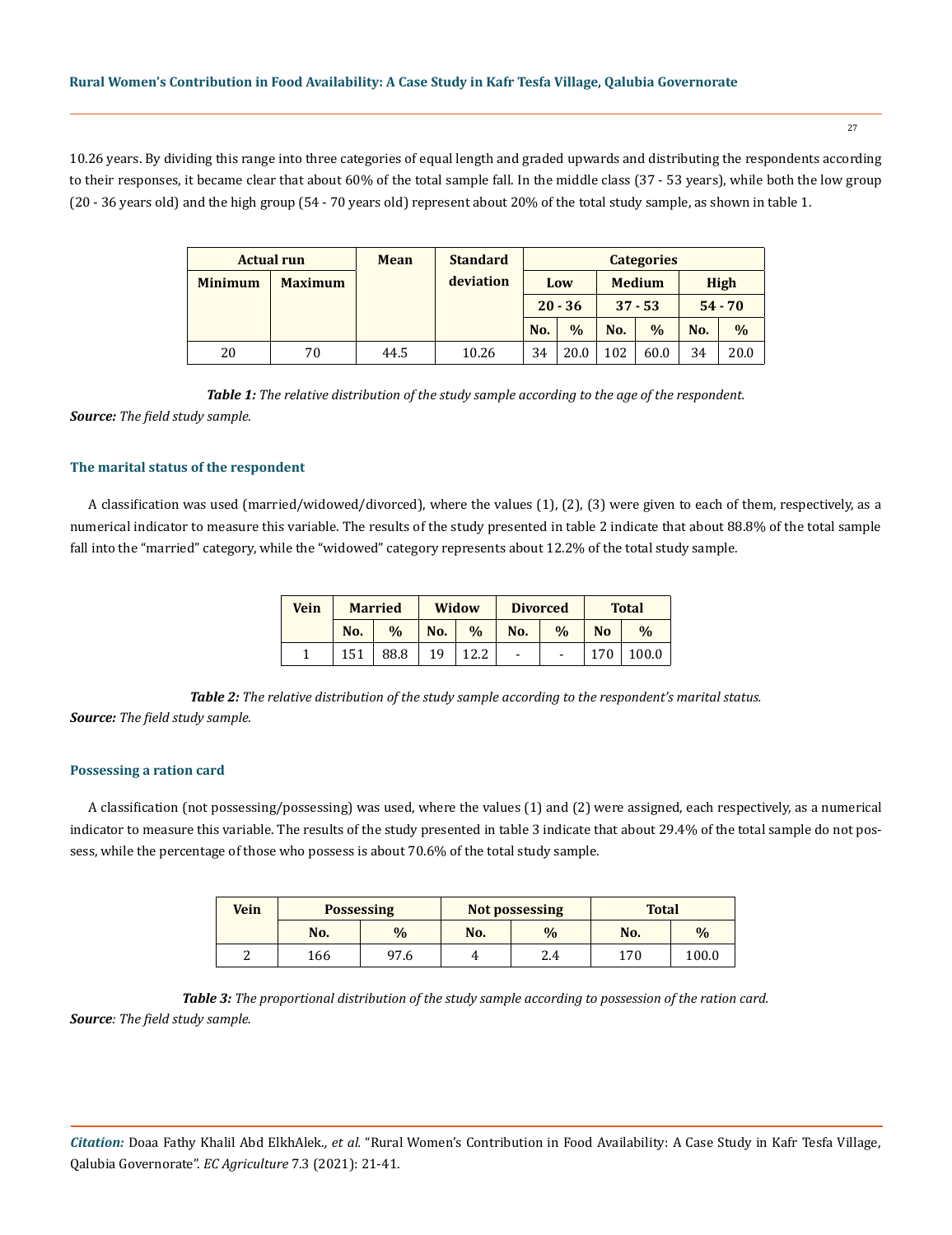## **Getting a pension**

A classification was used (yes/no), where the values (2) and (1) were given respectively, as a numerical indicator to measure the extent to which the respondent obtained a pension. The results of the study presented in table 4 indicate that about 84.1% of the total study sample do not receive a pension, while the percentage of those receiving a pension is about 15.9% of the total study sample.

| <b>Vein</b> | <b>Yes</b> |               |     | N <sub>o</sub> |     | <b>Total</b>  |
|-------------|------------|---------------|-----|----------------|-----|---------------|
|             | No.        | $\frac{0}{0}$ | No. | $\frac{0}{0}$  | No. | $\frac{0}{0}$ |
|             | つワ<br>47   | 15.9          | 143 | 84.1           | 170 | 100.0         |

*Table 4: The relative distribution of the study sample according to the extent of their pension.*

*Source: The field study sample.*

## **Number of agricultural machines**

The number of agricultural machines owned by the respondent's family was used as a numerical indicator to measure this variable. The study considered the sum of the responses of the study sample as a numerical indicator to measure this indicator. The actual range of the values of this indicator ranged between (0 - 8 units), with an arithmetic mean of 1.49 units and a standard deviation of 1.69 units, which led to the division of the actual range into three categories of equal length and graded upward and the distribution of the respondents on these groups according to their responses. The data presented in table 5 indicate that about 54.1% of the total sample fall into the low index category (0 - 2 units), while the average category for the index (3 - 5 units) represents about 42.9%, while the high category does not represent the index. (6 - 8 units), about 2.9% of the total study sample.

|                | <b>Actual run</b> | <b>Mean</b> | <b>Standard</b> |     |               | <b>Categories</b> |               |             |               |
|----------------|-------------------|-------------|-----------------|-----|---------------|-------------------|---------------|-------------|---------------|
| <b>Minimum</b> | <b>Maximum</b>    |             | deviation       |     | Low           |                   | <b>Medium</b> | <b>High</b> |               |
|                |                   |             |                 |     | $0 - 2$       |                   | $3 - 5$       | $6 - 8$     |               |
|                |                   |             |                 | No. | $\frac{0}{0}$ | No.               | $\frac{0}{0}$ | No.         | $\frac{0}{0}$ |
|                | 8                 | 1.49        | 1.69            | 92  | 54.1          | 73                | 42.9          |             | 2.9           |

*Table 5: The proportional distribution of the study sample according to the number of agricultural machines. Source: The field study sample.*

#### **Attending training courses**

A classification was used (did not attend/attended), where the values (1) and (2) were assigned to each of them respectively as a numerical indicator to measure the extent to which members of the study sample attended training courses in the field of food and nutrition. The results of the study presented in table 6 indicate that about 94.1% of the total sample did not participate in any training courses related to food and nutrition, while the percentage of those who attended training courses amounted to about 5.9% of the total study sample.

| <b>Vein</b> | <b>Attended</b> |               |     | Did not attend |     | <b>Total</b>  |
|-------------|-----------------|---------------|-----|----------------|-----|---------------|
|             | No.             | $\frac{0}{0}$ | No. | $\frac{0}{0}$  | No. | $\frac{0}{0}$ |
|             | 10              | 5.9           | 160 | 94.1           | 170 | 100.0         |

*Table 6: The proportional distribution of the study sample according to their attendance at training courses in the field of nutrition. Source: The field study sample.*

*Citation:* Doaa Fathy Khalil Abd ElkhAlek*., et al.* "Rural Women's Contribution in Food Availability: A Case Study in Kafr Tesfa Village, Qalubia Governorate". *EC Agriculture* 7.3 (2021): 21-41.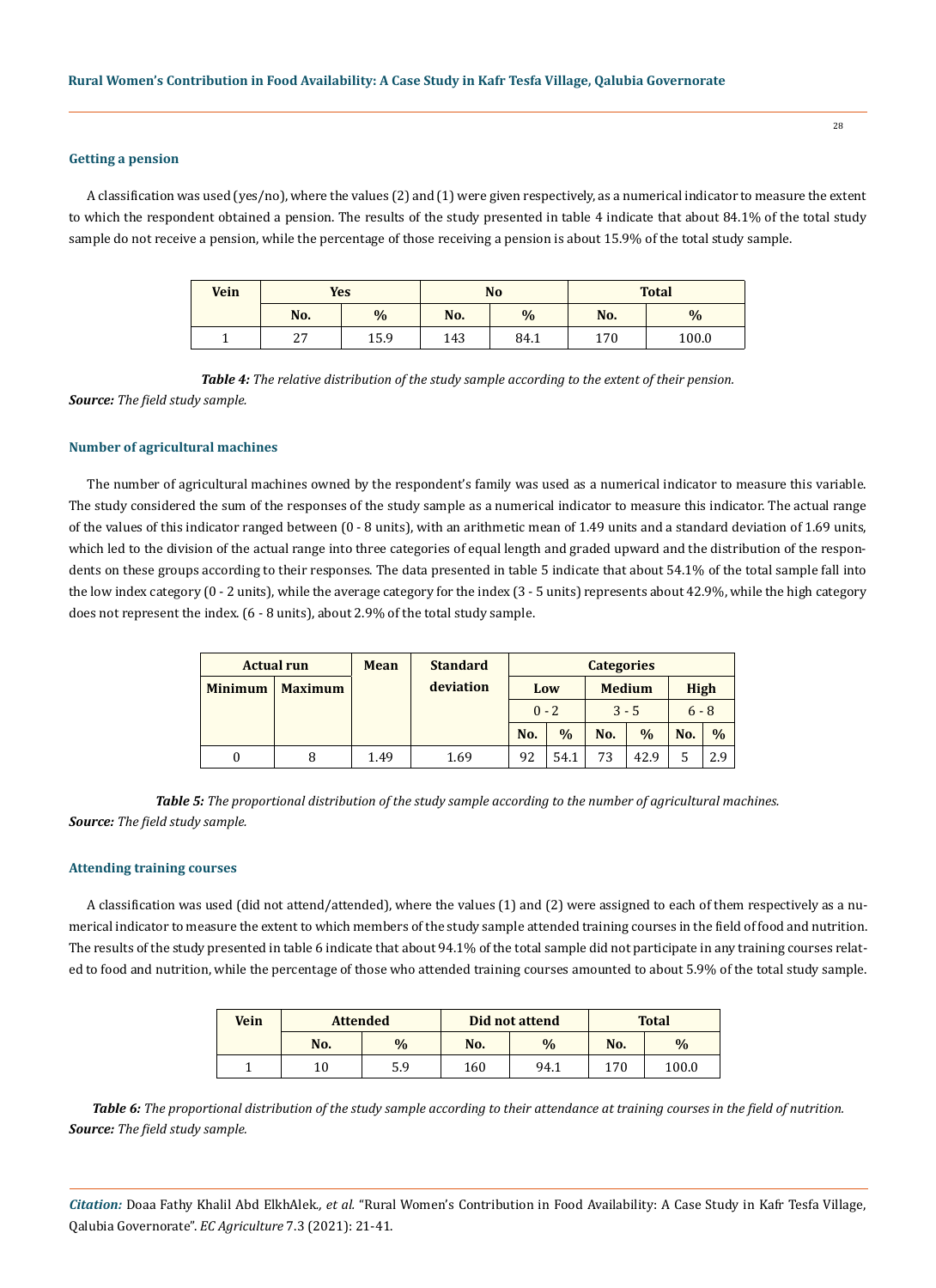## **Sources of obtaining nutritional information**

A classification (always/sometimes/rarely/no) was used for nine sources from which the respondent could draw her information about food and nutrition, where the values  $(4)$ ,  $(3)$ ,  $(2)$ ,  $(1)$  were given on the arrangement and the study considered the sum of the study sample responses to these sources as a numerical indicator to measure this indicator. The actual range of the values of this indicator ranged between a minimum (12 units) and an upper limit (30 units), with an arithmetic mean of 19.1 units and a standard deviation of 3.69 units. Respondents according to their responses. The results presented in table 7 indicate that about 55.9% of the total sample fall into the middle category of the index (18 - 24 units), while the low category of the index (12 - 18 units) represents about 34.1%, while the high category of the index represents 24 - 30 units) about 10% of the total study sample.

| <b>Actual run</b> |                | <b>Mean</b> | <b>Standard</b> |     |               |     | <b>Categories</b> |     |               |
|-------------------|----------------|-------------|-----------------|-----|---------------|-----|-------------------|-----|---------------|
| <b>Minimum</b>    | <b>Minimum</b> |             | deviation       |     | Low           |     | <b>Medium</b>     |     | <b>High</b>   |
|                   |                |             |                 |     | $12 - 18$     |     | $18 - 24$         |     | $24 - 30$     |
|                   |                |             |                 | No. | $\frac{0}{0}$ | No. | $\frac{0}{0}$     | No. | $\frac{0}{0}$ |
| 12                | 30             | 19.1        | 3.69            | 58  | 34.1          | 95  | 55.9              | 17  | 10.0          |

*Table 7: The relative distribution of the study sample according to the nutritional information sources. Source: The field study sample.*

## **The social status of rural women**

This variable was measured through twelve statements that reflect the social position of rural women in making agricultural and food decisions. The study used a classification (always/sometimes/rarely/no), where the grades were given (3), (2), (1) and (zero) for each, respectively. The study considered the sum of the study sample responses to these twelve statements as a numerical indicator to measure the social position of rural women in making agricultural and food decisions for the study sample. Scale preparation.

### **Preparing the scale**

The scale related to the social position of rural women in making agricultural and food decisions was prepared according to the following steps:

- 1. **Preparing the initial image of the scale**: The study prepared the initial image of the scale by choosing a list of (14) statements that the study assumed would contribute to measuring the social status of rural women In making agricultural and food decisions, taking into account the selection of these phrases appropriate to their content and the diversity of their language formulation to avoid the stereotypical responses of the respondents.
- 2. **The experimental stage of the scale:** The experimental stage of the scale was conducted to identify the extent of the internal consistency of the expressions that the initial image of the scale had concluded, which are (14) statements. The experimental stage of the scale was applied to (10) respondents from outside the study sample and the responses of the respondents were coded on the phrases The component of the scale so that it obtains three degrees in the case of "always" and two degrees in the case of "sometimes" and one degree in the case of "rarely" and (zero) in the case of "no", thus it was possible to obtain for each respondent a score for each statement and an overall score for the scale The total represents the total of her scores that she obtained in all the scale statements and after that the coefficients of correlation "Spearman" between the degree of each statement and the total score of the scale were calculated to identify the expressions that are related as closely as possible to the total score of the scale, given that the statement that achieves a high moral correlation It contributes more than others in measuring the degree of social standing of rural women in making farm and food decisions for the study sample.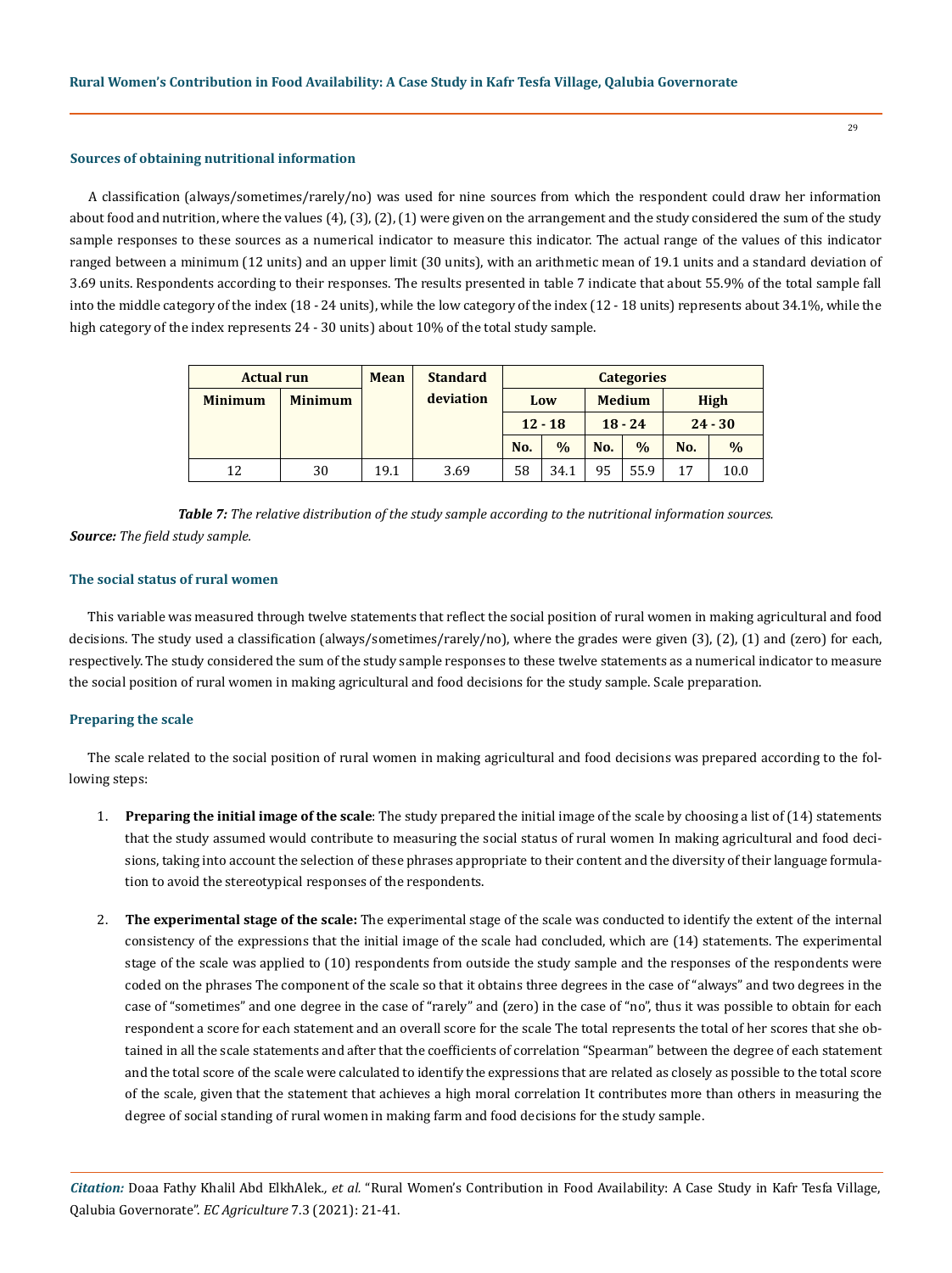30

By extracting the correlation coefficients, two statements were excluded from the scale due to the non-significance of their correlation coefficients at 0.05 probability level.

3. **The final stage of the scale:** The final version of the scale consists of the expressions that the experimental stage has ended and their number is (12) statements. In light of the findings of the study, the results of the scale of the degree of social status of rural women in making the agricultural and food decisions subject of the study can be summarized Through the following items.

#### **The results of the reliability of the scale**

"Reliability Analysis-Scale (ALPHA)" was used using the SPSS statistical analysis program to calculate the reliability of the scale, which is called the alpha coefficient (), where the value of the reliability coefficient () reached 0.8858, which is a statistically acceptable value indicating the stability of the scale. Results related to the validity of the scale: In order to achieve the validity of the scale, two types of validity were reached, the results of which were as follows: 1. Self-validity: To measure the self-validity coefficient, the square root of the scale reliability coefficient was calculated, (Khairy, Al-Sayed, 1970) with a value of 0.9412, which is A high validity coefficient for this scale. 2 Statistical validity: The statistical validity coefficient was measured according to what was done by Rihan, Ibrahim and Magdy Yahya, 2005, p. 178 citing "Warren.

Through the data provided in table 8, the statistical validity factor of the scale was calculated, with a value of 0.9597, which is a high validity factor.

| $X_{8}$ | $X_{12.8}$ | $X_{11.8}$ | $X_{10.8}$ | $X_{9.8}$ | $X_{8.8}$ | $X_{7.8}$ | $X_{6.8}$ | $X_{5.8}$ | $X_{4.8}$ | $X_{3.8}$ | $X_{2.8}$ |                                        |
|---------|------------|------------|------------|-----------|-----------|-----------|-----------|-----------|-----------|-----------|-----------|----------------------------------------|
| $69.**$ | $15.*$     | $16^*$ .   | $23.**$    | $21**$ .  | $30.**$   | $44**$ .  | $46.**$   | $57.**$   | $75.**$   | $54.**$   | $62.**$   | $\mathbf{X}_{\mathbf{1.8}}$            |
| 79.**   | $21.**$    | $23.**$    | 44.**      | $29.**$   | $23.**$   | $67.**$   | $62.**$   | $53.**$   | $59.**$   | 83.**     |           | $\mathbf{X}_{2.8}$                     |
| $75.**$ | $23.**$    | $19.*$     | $34.**$    | $25.**$   | $20.**$   | $63.**$   | 66.**     | 58.**     | 56.**     |           |           | $\mathbf{X}_{_{3.8}}$                  |
| $74.**$ | 14.        | $19.*$     | $29.**$    | $27.**$   | $25.**$   | $51.**$   | 58.**     | $62.**$   |           |           |           | $\mathbf{X}_{_{4.8}}$                  |
| $73.**$ | 15.        | 14.        | $29.**$    | $31.**$   | $22.**$   | $61.*$    | $65.**$   |           |           |           |           | $\mathbf{X}_{5.8}$                     |
| 84.**   | $29.**$    | $32.**$    | $55.**$    | $28.**$   | $21.**$   | $84.**$   |           |           |           |           |           | $\mathbf{X}_{_{6.8}}$                  |
| 83.**   | $30.**$    | $32.**$    | $54.**$    | $31.**$   | $17.*$    |           |           |           |           |           |           | $X_{7.8}$                              |
| $.45**$ | $33.**$    | $28.**$    | $25.**$    | $69.**$   |           |           |           |           |           |           |           | $\mathbf{X}_{\scriptscriptstyle{8.8}}$ |
| $50.**$ | $35.**$    | $16.*$     | $31.**$    |           |           |           |           |           |           |           |           | $\mathbf{X}_{9.8}$                     |
| $66.**$ | $30.**$    | $52.**$    |            |           |           |           |           |           |           |           |           | $\mathbf{X}_{\text{10.8}}$             |
| 49.**   | $60.**$    |            |            |           |           |           |           |           |           |           |           | $\mathbf{X}_{\mathbf{11.8}}$           |
| $46.**$ |            |            |            |           |           |           |           |           |           |           |           | $X_{12.8}$                             |

*Table 8: Matrix of rank correlation coefficients for expressions of the social position of rural women in making agricultural and food decisions for the study sample with the total score of the scale.*

*\*: Significant at 0.05 level; \*\*: Significant at 0.01 level. Source: The field study sample.*

The results presented in table 9 indicate that the actual extent of the indicator of the social status of rural women in making farm and food decisions for the study sample ranged between a minimum (zero) and a maximum limit (35) units, with a mean of 22.7 units and a standard deviation of 8.49 units. This led to the division of the actual extent of this indicator into three categories, graded upward and the study sample distributed according to their responses. It is noticed from the following table that about 47.6% of the total sample fall into the high category of the index (25 - 35 units), while the average category of the index (13 - 24 units) represents about 38.2%, while the low category represents the index (0 - 12 units). About 14.1% of the total study sample.

*Citation:* Doaa Fathy Khalil Abd ElkhAlek*., et al.* "Rural Women's Contribution in Food Availability: A Case Study in Kafr Tesfa Village, Qalubia Governorate". *EC Agriculture* 7.3 (2021): 21-41.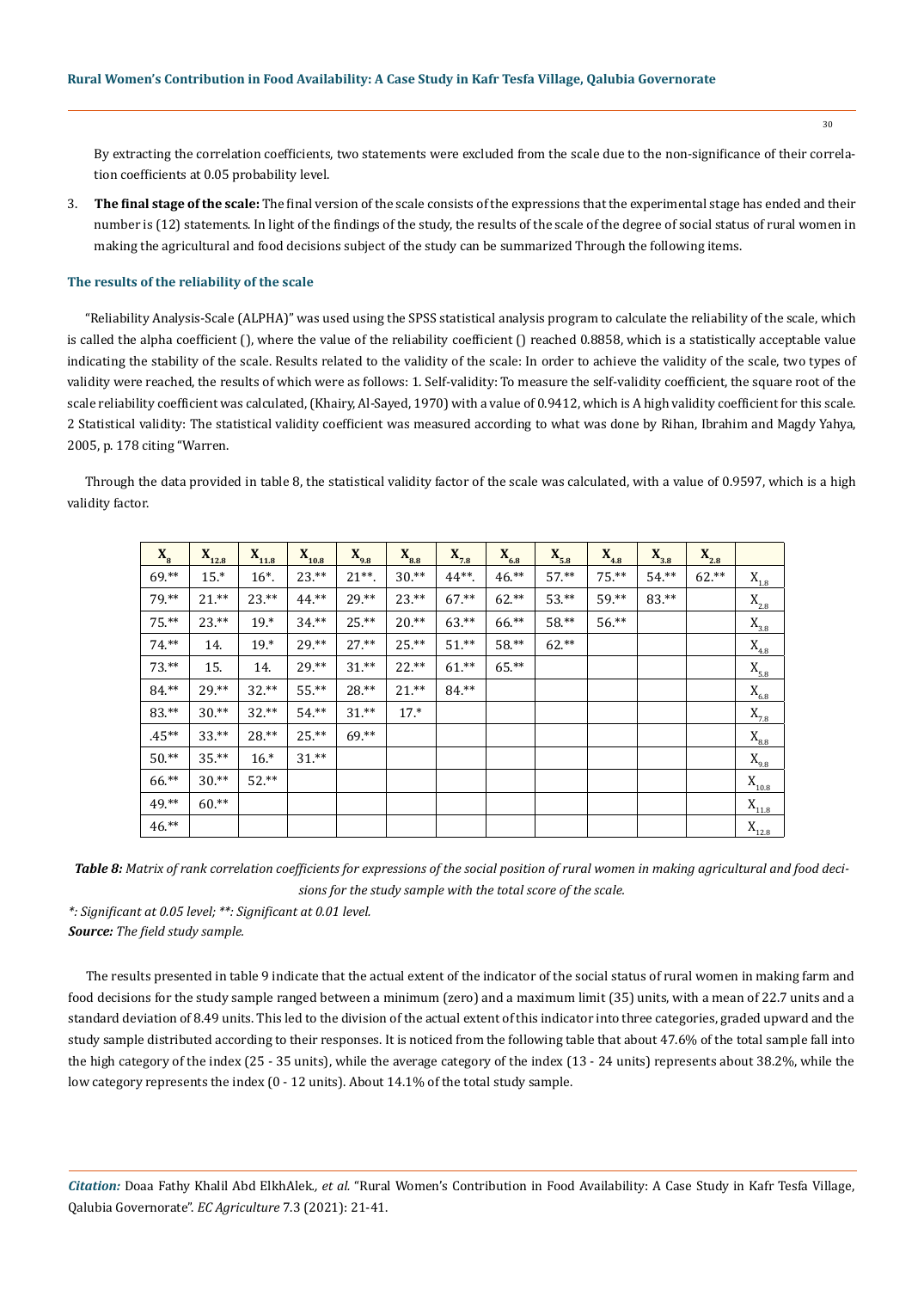|                | <b>Actual run</b> | <b>Mean</b> | <b>Standard</b> |          |               | <b>Categories</b> |               |     |               |
|----------------|-------------------|-------------|-----------------|----------|---------------|-------------------|---------------|-----|---------------|
| <b>Minimum</b> | <b>Minimum</b>    |             | deviation       |          | Low           |                   | <b>Medium</b> |     | High          |
|                |                   |             |                 | $0 - 12$ |               |                   | $13 - 24$     |     | $25 - 35$     |
|                |                   |             |                 | No.      | $\frac{0}{0}$ | No.               | $\frac{0}{0}$ | No. | $\frac{0}{0}$ |
| 0              | 35                | 22.7        | 8.49            | 24       | 14.1          | 65                | 38.2          | 81  | 47.6          |

*Table 9: The relative distribution of the study sample according to the indicator of the social status of rural women in making agricultural and food decisions.*

*Source: The field study sample.*

## **The socio-economic level of the respondent's family**

This variable was measured through twenty-two items that reflect the socio-economic level of the households of the study sample, namely: the average gross monthly income, the education of the husband or wife (the most educated in them) and the husband or wife profession (the same profession The higher level), the ownership of household appliances, the type of household housing, the possession of a car or its equivalent, the number of individuals in the family who have a fixed income, the number of children in the family, the availability of basic services (tap water and electricity), children's education, the presence of a household assistant (servant) In household work (other than children), the level of the area in which the family resides, the social class of the family (the family), the number of family members who have traveled abroad in the last five years, the possession of agricultural lands, the possession of non-agricultural land (residential), the possession of large animals for the purposes of Commercial, owning any type of animal for self-consumption, the number of homes they own other than the house they inhabit or the shop (owned or rent), the positions held by any family member in NGOs (besides the position as an employee), parental support in the form of non-property Transported (Inheritance), the total amount of income tax that a family pays annually. The study considered the sum of the study sample responses to those items as a numerical indicator to measure the socio-economic level of the study sample households.

#### **Preparation of the scale**

The scale related to the socio-economic level of the households of the study sample was prepared according to the following steps:

- 1. **Preparing the initial image of the scale**: The study prepared the initial image of the scale by choosing a list of (22) items that the study assumed would contribute to measuring the socio-economic level of the sample families. studying.
- 2. **The experimental phase of the scale:** The experimental phase of the scale was conducted to identify the extent of the internal consistency of the items that the initial image of the scale reached, which is number (22) items. The experimental phase of the scale was applied to (10) respondents from outside the study sample and the responses of the respondents were coded on the items The components of the scale according to the aforementioned in the digital measurement of the scale items. Thus, it was possible to obtain for each respondent a score for each item and an overall score for the scale and after that the coefficients of correlation "Spearman" between the degree of each item and the total score of the scale were calculated in order to identify the items that are related as closely as possible to the total score of the scale, considering that the item The one who achieves high moral correlation contributes more than others in measuring the socio-economic level of the study sample families. By extracting the correlation coefficients, (4) items were excluded from the scale due to the lack of significance of the correlation coefficients at the probability level 0.05.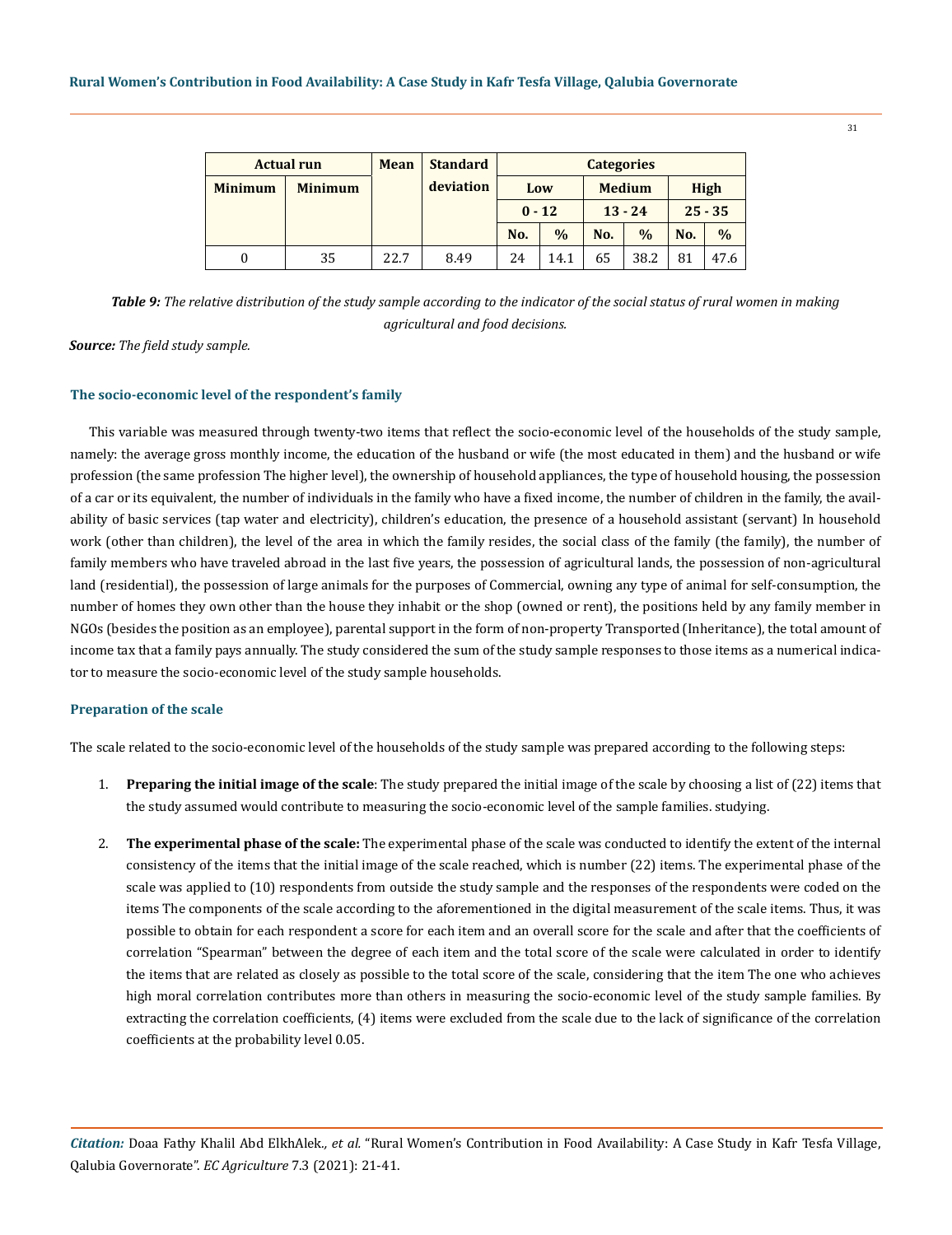3. **The final stage of the scale:** The final version of the scale consists of the items that the pilot phase has ended and their number is (18) words. By extracting the correlation coefficients for the eighteen items with the total score of the scale, it is noticed from the results presented in table 10 that there are seventeen items whose correlation coefficients were confirmed with the total score of the scale at the probability level 0.01 and that there is one item whose correlation coefficient was proven to be significant with the total score of the scale on the probability level is 0.05.

In light of the findings of the study, the results of the socio-economic level scale for the households of the study sample can be summarized through the following axes: The results of the reliability of the scale.

"Reliability Analysis-Scale (ALPHA)" was used as explained before, where the value of the reliability coefficient was 0.7344. It is a statistically acceptable value and indicates the stability of the scale. Results related to the validity of the scale:

- 1. **Self-validity:** The value of the self-validity factor was 0.9412, which is a high validity factor for this scale.
- 2. **Statistical validity:** Through the data contained in table 10, the statistical validity factor of the scale was calculated, with a value of 0.9361, which is a high validity coefficient for this scale.

| Total   | $\mathbf{X}_{\mathbf{18}}$ | $\mathbf{X}_{\scriptscriptstyle{17}}$ | $\mathbf{X}_{\mathbf{16}}$ | $\mathbf{X}_{\mathbf{15}}$ | $\mathbf{X}_{\mathbf{14}}$ | $\mathbf{X}_{\mathbf{13}}$ | $\mathbf{X}_{\mathbf{12}}$ | $\mathbf{X}_{\mathbf{11}}$ | $\mathbf{X}_{\mathbf{10}}$ | $X_{\rm q}$ | $\mathbf{X}_\mathrm{8}$ | $X_7$   | $X_6$  | $X_{5}$ | $X_4$    | $X_3$   | $X_2$   |                                       |
|---------|----------------------------|---------------------------------------|----------------------------|----------------------------|----------------------------|----------------------------|----------------------------|----------------------------|----------------------------|-------------|-------------------------|---------|--------|---------|----------|---------|---------|---------------------------------------|
| $.58**$ | .12                        | $.32**$                               | .10                        | .14                        | .05                        | .01                        | $.20*$                     | $.24**$                    | $.48**$                    | $.22**$     | .11                     | $.34**$ | $.18*$ | $.25**$ | $.43**$  | $.29**$ | $.44**$ | $X_{1}$                               |
| $.64**$ | .16                        | .13                                   | .13                        | .13                        | .02                        | .08                        | .15                        | .01                        | $.25**$                    | $.42**$     | .05                     | $.32**$ | .06    | $.23**$ | $.57**$  | $.40**$ |         | $\mathbf{X}_{2}$                      |
| $.43**$ | .01                        | $.26**$                               | .09                        | .01                        | $.25**$                    | $.21**$                    | .08                        | .04                        | $.19*$                     | .12         | .10                     | $.21**$ | .01    | $.16*$  | $.35***$ |         |         | $X_3$                                 |
| $.63**$ | .10                        | $.25**$                               | $.17*$                     | .08                        | $.17*$                     | $.24**$                    | .09                        | .11                        | $.45**$                    | $.47**$     | $.15*$                  | $.27**$ | .15    | $.26**$ |          |         |         | $\mathbf{X}_4$                        |
| $.34**$ | .07                        | .15                                   | .01                        | $.17*$                     | .01                        | .06                        | $.20*$                     | .14                        | $.20**$                    | $.29**$     | $.20**$                 | $.16*$  | .07    |         |          |         |         | $X_{5}$                               |
| $.37**$ | $.25**$                    | .13                                   | .07                        | $.20*$                     | .09                        | $.19*$                     | .10                        | .02                        | $.27**$                    | .05         | $.19*$                  | .08     |        |         |          |         |         | $X_{6}$                               |
| $.53**$ | $.27**$                    | $.18*$                                | .10                        | $.40**$                    | $.18*$                     | $.15*$                     | $.27**$                    | .01                        | $.34**$                    | .07         | .07                     |         |        |         |          |         |         | $X_7$                                 |
| $.18*$  | .06                        | .09                                   | .01                        | $.18*$                     | .05                        | .01                        | $.18*$                     | .07                        | $.20**$                    | $.18*$      |                         |         |        |         |          |         |         | $X_{8}$                               |
| $.40**$ | .13                        | $.18*$                                | .07                        | .01                        | .07                        | $.20*$                     | $.10\,$                    | .11                        | $.29**$                    |             |                         |         |        |         |          |         |         | $\mathbf{X}_{9}$                      |
| $.63**$ | $.32**$                    | $.45**$                               | $.17*$                     | $.22**$                    | $.16*$                     | .12                        | $.21*$                     | $29**$                     |                            |             |                         |         |        |         |          |         |         | $\mathbf{X}_{\mathbf{10}}$            |
| $.34**$ | $.24**$                    | $.49**$                               | .09                        | .07                        | $.16*$                     | .09                        | $.40**$                    |                            |                            |             |                         |         |        |         |          |         |         | $\mathbf{X}_{\mathbf{11}}$            |
| $.49**$ | $.35**$                    | $.23**$                               | .11                        | $.46**$                    | $.34**$                    | $.33**$                    |                            |                            |                            |             |                         |         |        |         |          |         |         | $\mathbf{X}_{\mathbf{12}}$            |
| $.29**$ | $.37**$                    | .04                                   | .01                        | $.46**$                    | $.71**$                    |                            |                            |                            |                            |             |                         |         |        |         |          |         |         | $\mathbf{X}_{\scriptscriptstyle{13}}$ |
| $.33**$ | $.38**$                    | .03                                   | .11                        | $.56**$                    |                            |                            |                            |                            |                            |             |                         |         |        |         |          |         |         | $\mathbf{X}_{\scriptscriptstyle 14}$  |
| $.53**$ | $.37**$                    | $.26**$                               | .09                        |                            |                            |                            |                            |                            |                            |             |                         |         |        |         |          |         |         | $\mathbf{X}_{\mathbf{15}}$            |
| $.22**$ | .11                        | .06                                   |                            |                            |                            |                            |                            |                            |                            |             |                         |         |        |         |          |         |         | $\mathbf{X}_{\mathbf{16}}$            |
| $54**$  | $.41**$                    |                                       |                            |                            |                            |                            |                            |                            |                            |             |                         |         |        |         |          |         |         | $\mathbf{X}_{\scriptscriptstyle{17}}$ |
| .59**   |                            |                                       |                            |                            |                            |                            |                            |                            |                            |             |                         |         |        |         |          |         |         | $\mathbf{X}_{\mathbf{18}}$            |

*Table 10: Matrix of correlation coefficients for the statements of the socio-economic level of the study sample with the total score of the scale. \*: Significant at 0.05 level; \*\*: Significant at 0.01 level.*

*Source: The field study sample.*

*Citation:* Doaa Fathy Khalil Abd ElkhAlek*., et al.* "Rural Women's Contribution in Food Availability: A Case Study in Kafr Tesfa Village, Qalubia Governorate". *EC Agriculture* 7.3 (2021): 21-41.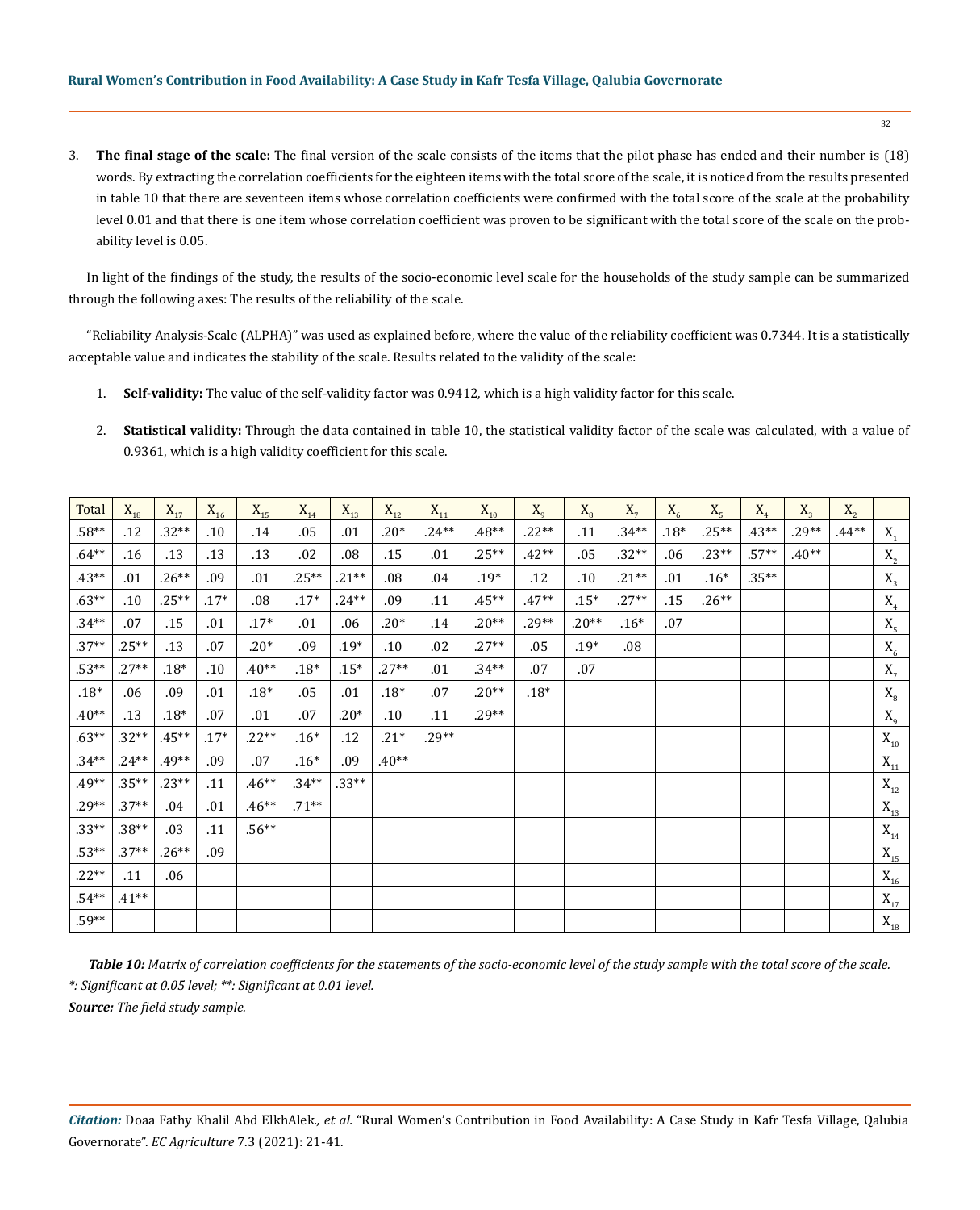The results shown in table 11 indicate that the actual range of the socio-economic level of the households of the study sample ranged between a minimum (21) and an upper limit (60) units, with a mean of 40.7 units and a standard deviation of 7.9 units, which led to the division of the actual extent of this indicator into three categories of equal length and graded upward and the study sample distributed according to their responses. It is noted from the data presented in the table that about 57.6% of the total study sample fall into the middle category of the indicator (34 - 47 units), while the high category of the indicator (47 - 60 units) represents about 24.1% of the total sample, while the low category represents the index (21 - 34 units) about 18.2% of the total study sample.

| <b>Actual run</b> |                | <b>Mean</b> | <b>Standard</b> |     |               |     | <b>Categories</b> |     |               |
|-------------------|----------------|-------------|-----------------|-----|---------------|-----|-------------------|-----|---------------|
| <b>Minimum</b>    | <b>Minimum</b> |             | deviation       |     | Low           |     | <b>Medium</b>     |     | <b>High</b>   |
|                   |                |             |                 |     | $21 - 34$     |     | $34 - 47$         |     | $47 - 60$     |
|                   |                |             |                 | No. | $\frac{0}{0}$ | No. | $\frac{0}{0}$     | No. | $\frac{0}{0}$ |
| 21                | 60             | 40.7        | 7.90            | 31  | 18.2          | 98  | 57.6              | 41  | 24.1          |

*Table 11: The relative distribution of the study sample according to the scale of the socio-economic level of the study sample. Source: The field study sample.*

#### **Quantitative measurement of the dependent variable**

### **The degree of rural woman's contribution to the availability of food for her family**

The index included the degree of rural woman's contribution to the availability and provision of food for her family through her participation in agricultural production activities and processes, both plant and animal and their number is (25) processes and activities, where plant production included (12) Process and activity and animal production included (7) operations and activities and plant production included (6) operations and activities. A classification (always/sometimes/rarely/no) was used and the scores were assigned (3), (2), (1), (zero) for each, respectively.

The study considered the total responses of the study sample to the previous statements as a numerical indicator to measure this variable.

## **Preparing the scale**

The scale related to the degree of rural woman's contribution to the availability and provision of food for her family for the study sample was prepared according to the following steps:

- 1. **Preparing the initial image of the scale:** The study prepared the initial image of the scale by choosing a list of (25) activities and processes that the study assumed would contribute to measuring the degree of the rural woman's contribution to the availability and provision of food for her family for the study sample.
- 2. **The experimental phase of the scale**: The experimental phase of the scale was conducted to identify the extent of the internal consistency of the items that the initial image of the scale had concluded, which are (25) statements. The experimental phase of the scale was applied to (10) respondents from outside the study sample and the responses of the respondents were coded on the phrases the component of the scale according to the aforementioned. Thus, it was possible to obtain for each respondent a score for each of the phrases and an overall score for the scale and after that the coefficients of correlation "Spearman" between the degree of each statement and the total score of the scale were calculated to identify the expressions that are related as closely as possible to the total degree of the scale, considering that the statement Those that achieve a high moral correlation contribute more than others in measuring the degree of rural women's contribution to providing food for their families.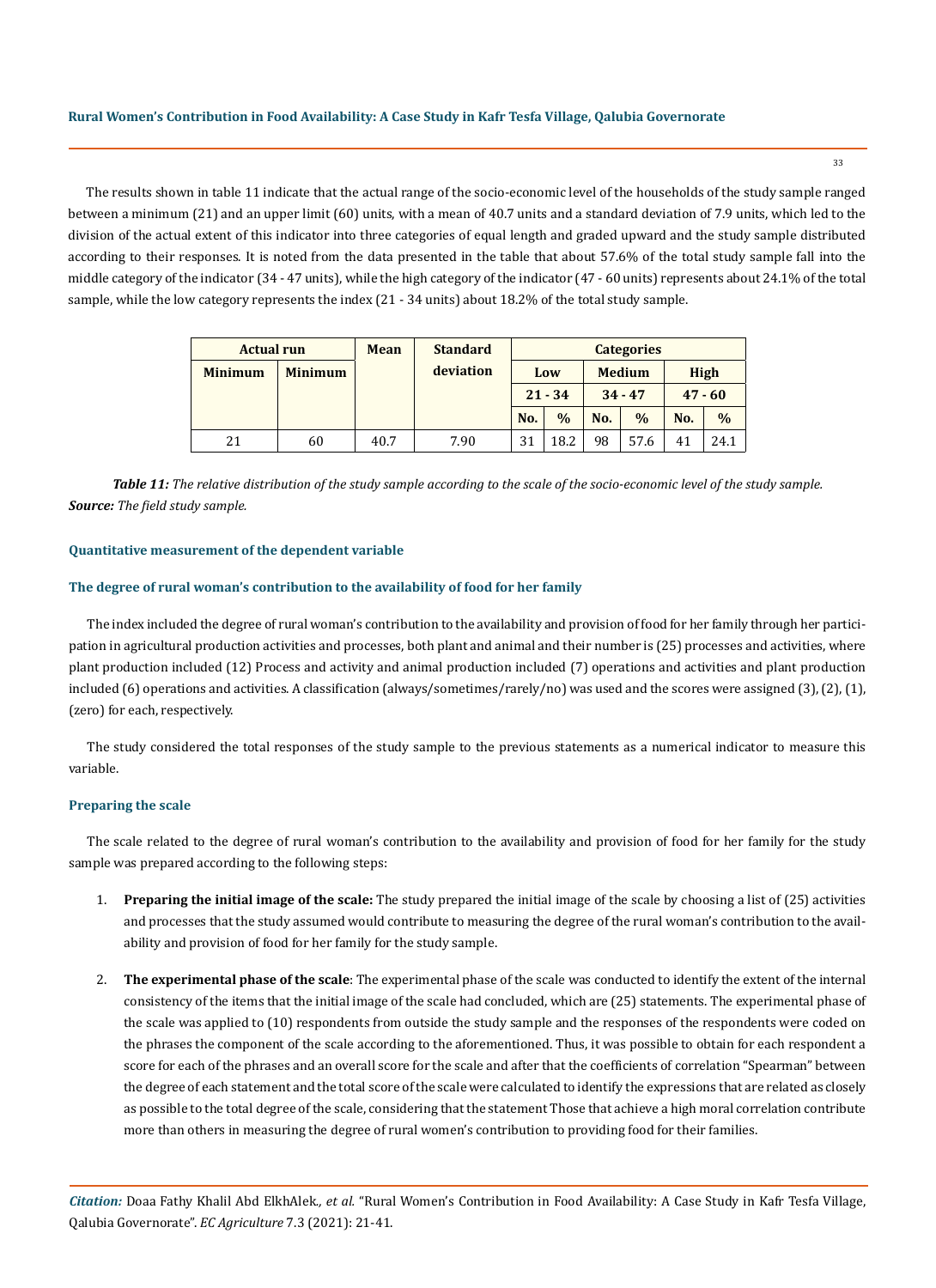3. **The final stage of the scale:** The final version of the scale consists of the expressions that the experimental stage has ended and their number is (25) statements. By extracting the correlation coefficients for the 25 statements with the total score of the scale, it is noticed from the results presented in table 12 that all the expressions proved the significance of their correlation coefficients with the total score of the scale at the probability level 0.01.

## **The results of the reliability of the scale**

"Reliability Analysis-Scale (ALPHA)" was used, where the value of the reliability coefficient was 0.9449, which is a statistically acceptable value that indicates the stability of the scale. Results related to the validity of the scale:

- 1. **Self-validity:** The value of the self-validity factor was 0.9721, which is a high validity factor for this scale.
- 2. **Statistical validity:** Through the data contained in table 12, the statistical validity factor of the scale was calculated, with a value of 0.9791, which is a high validity coefficient for this scale.

|                                              | Х.   | X.   | X.               | χ.       | X,   | χ.    | X                  | X.     | Χm               | Х.               | $\chi_{2}$          | Χs               | Xы               | Xн      | Xы       | $X_{12}$         | Χa                   | X.        | Χm               | X <sub>21</sub>   | Χz               | Χn                 | Xы               | X×               | γ.                        |
|----------------------------------------------|------|------|------------------|----------|------|-------|--------------------|--------|------------------|------------------|---------------------|------------------|------------------|---------|----------|------------------|----------------------|-----------|------------------|-------------------|------------------|--------------------|------------------|------------------|---------------------------|
| ΙX.                                          | 55'' | 55** | О7               | .33**    | 56'' | 56''  | .32**              | 23**   | .33**            | $.44 -$          | $.43***$            | .39**            | .35'''           | .35**   | .37**    | .38**            | .41                  | .45       | .17"             | .19"              | .16''            | 25**               | $.18^{\circ}$    | $24 -$           | 50''                      |
| ÌΧ,                                          |      | 52** | .13              | .59**    | 52** | .53** | 24"                | .45**  | 21 <sup>th</sup> | .35**            | .35**               | 25"              | 20**             | $24 -$  | .41      | 21**             | 29"                  | 29"       | .13              | .14               | .12              | .18 <sup>°</sup>   | .16"             | .17 <sup>°</sup> | 52**                      |
| $\overline{\mathsf{x}}$                      |      |      | .17 <sup>°</sup> | 2911     | 82** | 85''  | $51$ <sup>11</sup> | 29**   | 56**             | $74 -$           | 53"                 | 57''             | 69**             | .59**   | $34 -$   | 71"              | 50''                 | 59**      | 23**             | .28**             | 21"              | .35**              | 27**             | .31              | 85**                      |
| X,                                           |      |      |                  | $.34***$ | .19" | .11   | Ω6                 | 31"    | D4               | D4               | Ω5                  | 21 <sup>11</sup> | .15              | 22"     | .38**    | 21 <sup>th</sup> | 22"                  | .18"      | ΩТ               | Ωŝ                | .07              | .11                | Ω8               | .11              | 25**                      |
| X.                                           |      |      |                  |          | .43  | 29"   | .12                | .43    | Ω2               | .17 <sup>°</sup> | .14                 | .13              | ΩТ.              | .14     | .42      | D1               | 21**                 | 2011      | ΩТ               | .07               | Ω5               | .11                | œ                | .07              | $34 -$                    |
| $\overline{\chi}$                            |      |      |                  |          |      | 85"   | 53"                | $37 -$ | 58**             | 71 <sup>th</sup> | $51$ <sup>111</sup> | 59**             | 57**             | 54**    | $.44 -$  | 59''             | .59**                | 55**      | 21 <sup>th</sup> | $25^{\circ\circ}$ | .19'             | .35                | 24**             | 29"              | 85''                      |
| $\overline{\chi_{\rm P}}$                    |      |      |                  |          |      |       | 52"                | 32"    | <b>J1**</b>      | 77''             | 55**                | $.70**$          | 57**             | 50**    | .33**    | $75^{**}$        | 50"                  | 58**      | 23"              | 27**              | 21 <sup>th</sup> | .33**              | $25^{**}$        | .30**            | 86 <sup>11</sup>          |
| X.                                           |      |      |                  |          |      |       |                    | .30**  | 55''             | 53"              | 54**                | 53"              | 52**             | 56'''   | 23**     | 59**             | 54**                 | 53**      | .19"             | 21"               | 23"              | $24 -$             | 27**             | 23**             | $74 -$                    |
| X.                                           |      |      |                  |          |      |       |                    |        | 31"              | 25"              | .11                 | 25"              | .19 <sup>°</sup> | 25"     | $.35**$  | .30**            | 22"                  | 23**      | .10              | .11               | œ                | .16 <sup>n</sup>   | .11              | .07              | $.41***$                  |
| X <sub>10</sub>                              |      |      |                  |          |      |       |                    |        |                  | .76              | $.47**$             | .70              | $.73**$          | 53**    | 22**     | .79              | $.51$ <sup>111</sup> | .59**     | 21"              | $24^{\circ}$      | 20"              | .33                | 23**             | .19"             | $.75**$                   |
| $\overline{\chi}_{\rm H}$                    |      |      |                  |          |      |       |                    |        |                  |                  | .58**               | 53"              | $54 -$           | .56**   | 25''     | £6**             | .52**                | 57"       | .18"             | .22**             | .17 <sup>°</sup> | .30**              | 21 <sup>th</sup> | 21 <sup>th</sup> | .76                       |
| $\overline{\chi}_{12}$                       |      |      |                  |          |      |       |                    |        |                  |                  |                     | .45              | $47^{44}$        | $.44 -$ | $22^{n}$ | .49**            | .53**                | 50**      | 2011             | 23**              | .18"             | .18 <sup>n</sup>   | $24 -$           | .31              | 5611                      |
| $\overline{\chi_{13}}$                       |      |      |                  |          |      |       |                    |        |                  |                  |                     |                  | 88"              | 85**    | .40°°    | æ"               | 71"                  | 74**      | 29"              | .32**             | 27**             | .37**              | .32**            | .32"             | 85**                      |
| $\overline{\chi_{\scriptscriptstyle [i]}}$   |      |      |                  |          |      |       |                    |        |                  |                  |                     |                  |                  | 82**    | 34"      | 84**             | 55''                 | $.76**$   | 27**             | .30**             | 25"              | .33**              | 25**             | $30^{11}$        | 82**                      |
| $\overline{\chi_{\scriptscriptstyle \rm B}}$ |      |      |                  |          |      |       |                    |        |                  |                  |                     |                  |                  |         | $.44***$ | 50''             | .79**                | 79        | 28"              | 29''              | 32"              | 25**               | .32**            | .34              | 82**                      |
| X <sub>10</sub>                              |      |      |                  |          |      |       |                    |        |                  |                  |                     |                  |                  |         |          | 31 <sup>th</sup> | .40**                | $40^{**}$ | .15              | .13               | .14              | .15                | .17 <sup>°</sup> | .15"             | 50**                      |
| $\overline{\chi_{\scriptscriptstyle\rm T}}$  |      |      |                  |          |      |       |                    |        |                  |                  |                     |                  |                  |         |          |                  | 56''                 | 72"       | $24 -$           | .28**             | 23**             | .39**              | 27**             | 25"              | 83**                      |
| $\overline{\chi}_{12}$                       |      |      |                  |          |      |       |                    |        |                  |                  |                     |                  |                  |         |          |                  |                      | 81"       | 27**             | .31               | .30**            | 2611               | 35**             | .38**            | .79**                     |
| $\overline{\chi_{\scriptscriptstyle (i)}}$   |      |      |                  |          |      |       |                    |        |                  |                  |                     |                  |                  |         |          |                  |                      |           | 29"              | .32**             | 28''             | 28"                | 28"              | .39"             | 83**                      |
| $\chi_{20}$                                  |      |      |                  |          |      |       |                    |        |                  |                  |                     |                  |                  |         |          |                  |                      |           |                  | 52"               | 95**             | 54**               | 81**             | 53"              | .45**                     |
| $\overline{\chi_{21}}$                       |      |      |                  |          |      |       |                    |        |                  |                  |                     |                  |                  |         |          |                  |                      |           |                  |                   | 87**             | 55''               | 83**             | 52**             | .48**                     |
| $\overline{\chi_2}$                          |      |      |                  |          |      |       |                    |        |                  |                  |                     |                  |                  |         |          |                  |                      |           |                  |                   |                  | $51$ <sup>11</sup> | 86''             | 57**             | .45                       |
| $\overline{\chi}_2$                          |      |      |                  |          |      |       |                    |        |                  |                  |                     |                  |                  |         |          |                  |                      |           |                  |                   |                  |                    | 54**             | 35"              | $.49**$                   |
| $\overline{\chi}_{0i}$                       |      |      |                  |          |      |       |                    |        |                  |                  |                     |                  |                  |         |          |                  |                      |           |                  |                   |                  |                    |                  | 53"              | .48**                     |
| $\chi_{\text{eff}}$                          |      |      |                  |          |      |       |                    |        |                  |                  |                     |                  |                  |         |          |                  |                      |           |                  |                   |                  |                    |                  |                  | $\mathcal{M}^{\text{an}}$ |

*Table 12: \*: Significant at 0.05 level; \*\*: Significant at 0.01 level.*

*Source: The field study sample.*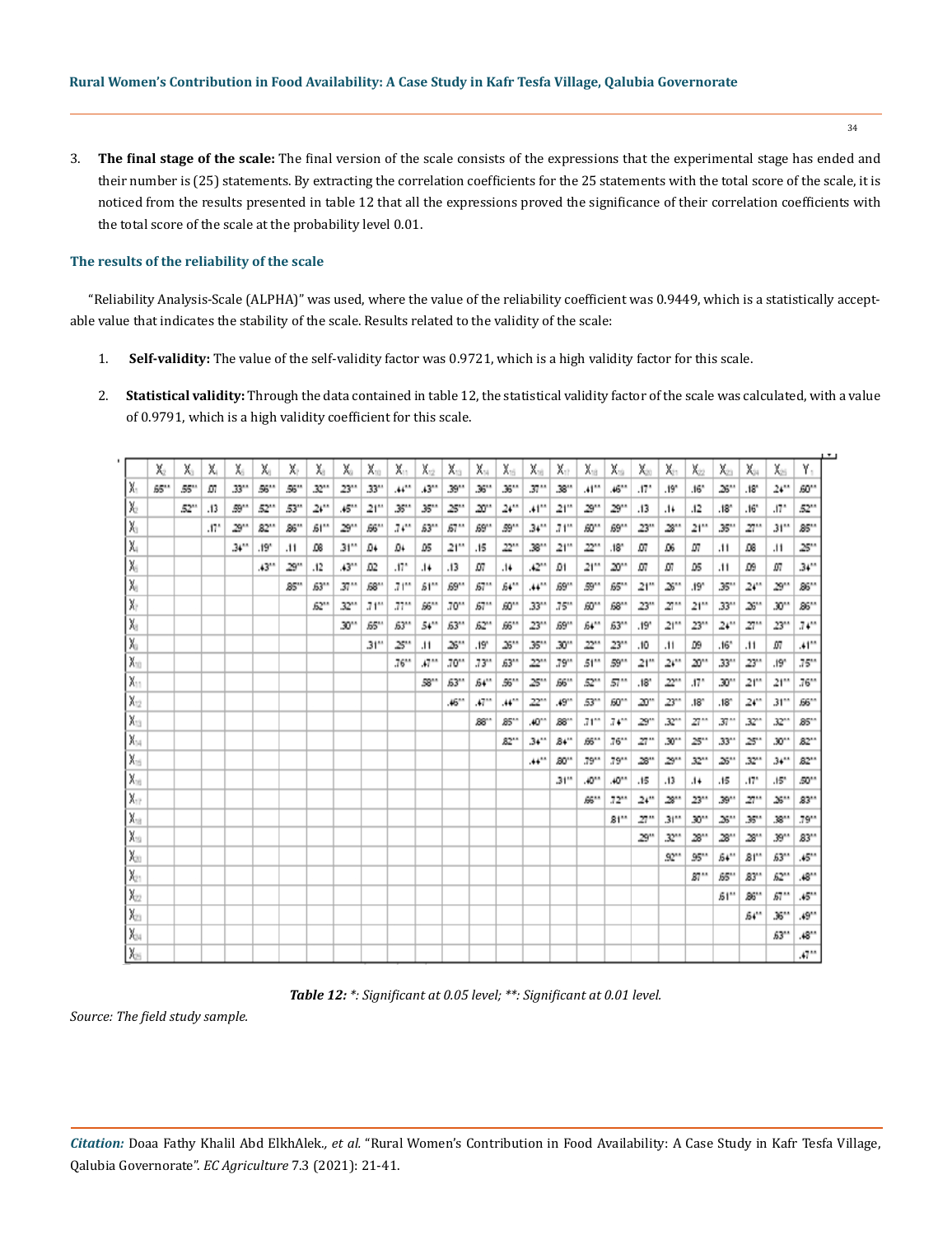## **Results of the study**

## **First: The nature and extent of rural women's participation in the study sample in the various agricultural activities**

The first objective of the study was concerned with identifying the nature and extent of rural women's participation in the study sample in various activities related to agricultural production. The study in the operations and activities related to agricultural production, both plant and animal and from this it becomes clear that the participation rates differ from one operation to another according to the values of the participation indices shown in front of each of the agricultural operations or activities and the rank obtained. From the table, it is clear that the bird feeding activity ranked first (Participation Guide 483), where 161 respondents work and bear the responsibility and burden of managing this activity in full, representing about 94.7% of the total study sample. The bird cleaning process occupies the second place (Participation Guide 480), as 160 female respondents participate in this process on a permanent basis. Egg collection operations come in third place (participation guide 474), as 92.9% of the respondents participate in them on a permanent basis. Cleaning of pens and places of education comes in fourth place (participation guide 473), with 91.8% of the respondents participating in them on a regular and permanent basis and 1.8% irregularly. The sale of poultry and eggs came in the fifth place (participation guide 449) and treatment and vaccination of birds came in sixth place (participation guide 440). And feeding animals at home is ranked seventh (Participation Index 316). Milk operations come in eighth place (Participation Guide 315) and so on, as shown in table 13.

| <b>Agricultural activities (operations)</b> |                | <b>Participation Categories</b> | <b>Participation</b>     | <b>Arrangement</b> |       |      |
|---------------------------------------------|----------------|---------------------------------|--------------------------|--------------------|-------|------|
|                                             | Always (3)     | <b>Sometimes</b> (2)            | <b>Scarcely</b> (1)      | no(0)              | Guide |      |
| <b>Plant production activities:</b>         |                |                                 |                          |                    |       |      |
| Preparation of municipal fertilizer         | 27             | 21                              | 9                        | 113                | 132   | 21   |
| Seed preparation                            | 249            | 39                              | 7                        | 100                | 157   | 20   |
| Planting                                    | 69             | 29                              | 2                        | 70                 | 267   | 13.5 |
| Hoeing                                      | $\overline{4}$ | $\overline{4}$                  | 8                        | 154                | 28    | 25   |
| Slacking and patching                       | 21             | 15                              | 6                        | 128                | 99    | 23   |
| Clearing weeds                              | 71             | 20                              | 2                        | 77                 | 255   | 15   |
| Harvesting and collecting                   | 76             | 20                              | $\overline{c}$           | 72                 | 270   | 12   |
| Sifting and cleaning grains                 | 69             | 10                              | 7                        | 84                 | 234   | 17   |
| Sorting and grading                         | 16             | 3                               | 6                        | 145                | 60    | 24   |
| Packing                                     | 57             | 13                              | 3                        | 97                 | 200   | 19   |
| Transportation and storage                  | 62             | 17                              | 4                        | 87                 | 224   | 18   |
| Marketing (selling the crop)                | 90             | 11                              | 2                        | 67                 | 294   | 9    |
| <b>Animal production activities</b>         |                |                                 |                          |                    |       |      |
| Cleaning animals                            | 87             | 12                              | $\overline{\phantom{a}}$ | 71                 | 285   | 10   |
| Cleaning the barns                          | 83             | 8                               | $\overline{2}$           | 77                 | 267   | 13.5 |
| Feeding animals at home                     | 94             | 16                              | $\overline{2}$           | 58                 | 316   | 7    |
| Grazing and feeding animals with            | 34             | 11                              | 2                        | 123                | 126   | 22   |
| muffle                                      |                |                                 |                          |                    |       |      |
| Treating and vaccinating animals            | 78             | 6                               |                          | 86                 | 246   | 16   |

*Citation:* Doaa Fathy Khalil Abd ElkhAlek*., et al.* "Rural Women's Contribution in Food Availability: A Case Study in Kafr Tesfa Village, Qalubia Governorate". *EC Agriculture* 7.3 (2021): 21-41.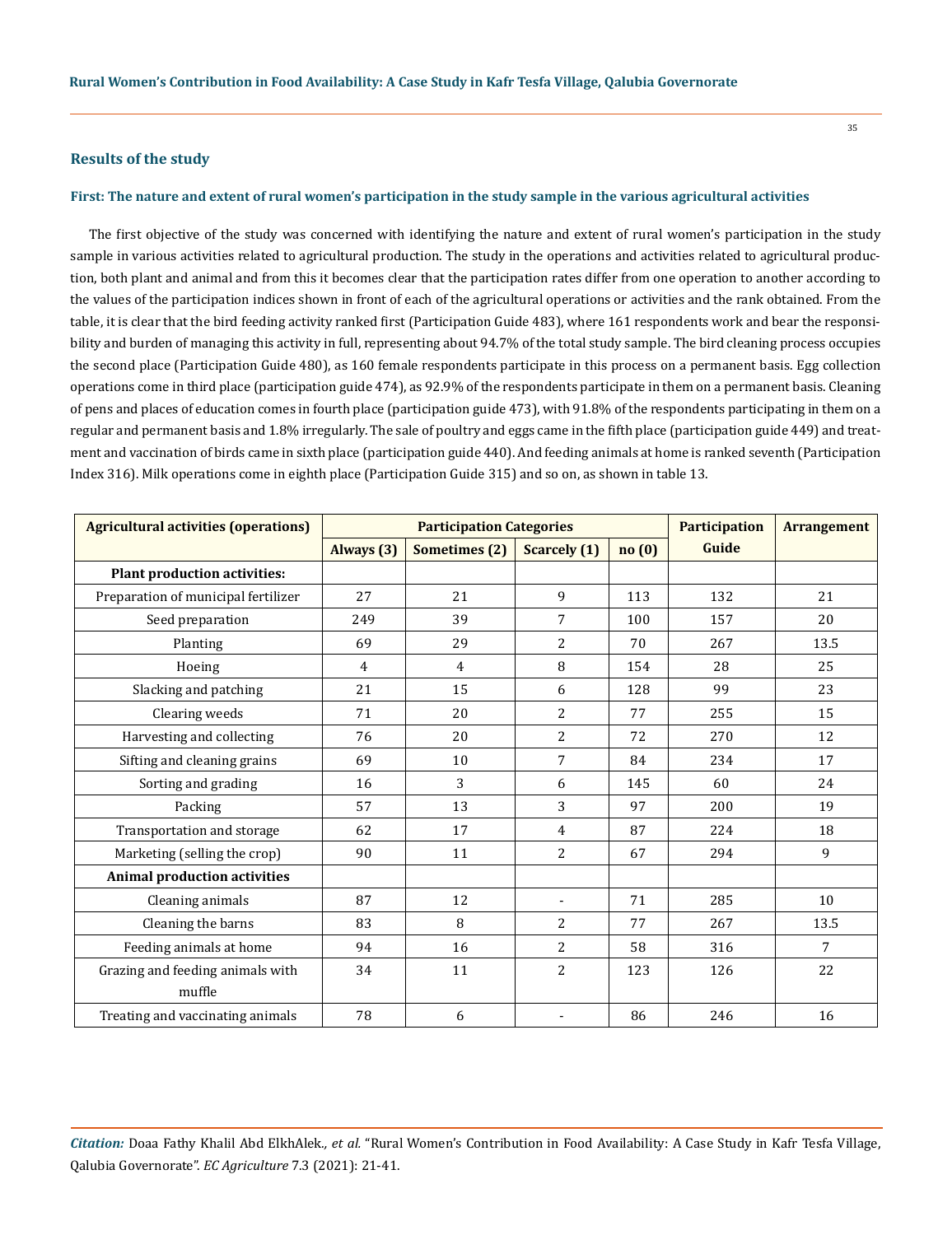## **Rural Women's Contribution in Food Availability: A Case Study in Kafr Tesfa Village, Qalubia Governorate**

| Milk operations                    | 102 | 4 |   | 63 | 315 | 8  |
|------------------------------------|-----|---|---|----|-----|----|
| Marketing                          | 92  |   | 3 | 70 | 284 | 11 |
| <b>Poultry activities</b>          |     |   |   |    |     |    |
| Cleaning birds                     | 160 |   |   | 10 | 480 |    |
| Cleaning barns and breeding places | 156 |   |   | 11 | 473 |    |
| Bird feeding                       | 161 |   |   | 9  | 483 |    |
| Treating and vaccinating birds     | 144 | 4 |   | 22 | 440 | 6  |
| Egg collection operations          | 158 |   |   | 12 | 474 | 3  |
| Sale of poultry and eggs           | 145 |   |   | 18 | 449 |    |

*Table 13: Distribution of the study sample according to the extent of the respondents 'participation in the various agricultural operations and activities.*

## *Source: Results of statistical analysis.*

It is also noted from the table that there are some agricultural activities that some respondents may practice in a limited way, such as hoeing operations, sorting and grading, slipping and grafting, grazing and feeding animals with mulching, preparing municipal fertilizer, as the percentage of respondents who had not previously participated in these agricultural operations reached 90.6%, 85.3%, 75.3%, 42.4% and 66.5% respectively.

## **Second: The degree of rural woman's contribution to the provision and provision of food for her family**

The second objective of the study was concerned with identifying the degree of rural woman's contribution in providing food for her family. The results presented in table 14 indicate that the actual extent of the indicator of the degree of rural women's contribution to the availability and provision of food for her and her family for the study sample ranged between a minimum (25) units and a maximum (97) units, with a mean of 65.4 units and a standard deviation of 19.99 By dividing the actual extent of this indicator into three categories of equal length and graded upward and distributing the study sample according to their responses, it becomes clear that about 45.3% of the total sample fall into the high category of the index (73 - 97 units), while the average category of the indicator represents (49 - 49). (73 units) about 24.1%, while the low index category (25 - 49 units) represents about 30.6% of the total study sample.

| <b>Actual run</b> |                | Mean | <b>Standard</b><br><b>Actual run</b> |           |               |               |               |             |               |  |
|-------------------|----------------|------|--------------------------------------|-----------|---------------|---------------|---------------|-------------|---------------|--|
| <b>Minimum</b>    | <b>Minimum</b> |      | deviation                            | Low       |               | <b>Medium</b> |               | <b>High</b> |               |  |
|                   |                |      |                                      | $25 - 49$ |               | $49 - 73$     |               | $73 - 97$   |               |  |
|                   |                |      |                                      | No.       | $\frac{0}{0}$ | No.           | $\frac{0}{0}$ | No.         | $\frac{0}{0}$ |  |
| 25                | 97             | 65.4 | 19.99                                | 52        | 30.6          | 41            | 24.1          | 77          | 45.3          |  |

*Table 14: The relative distribution of the study sample according to the degree of rural woman's contribution in providing food for her family.*

*Source: The field study sample.*

*Citation:* Doaa Fathy Khalil Abd ElkhAlek*., et al.* "Rural Women's Contribution in Food Availability: A Case Study in Kafr Tesfa Village, Qalubia Governorate". *EC Agriculture* 7.3 (2021): 21-41.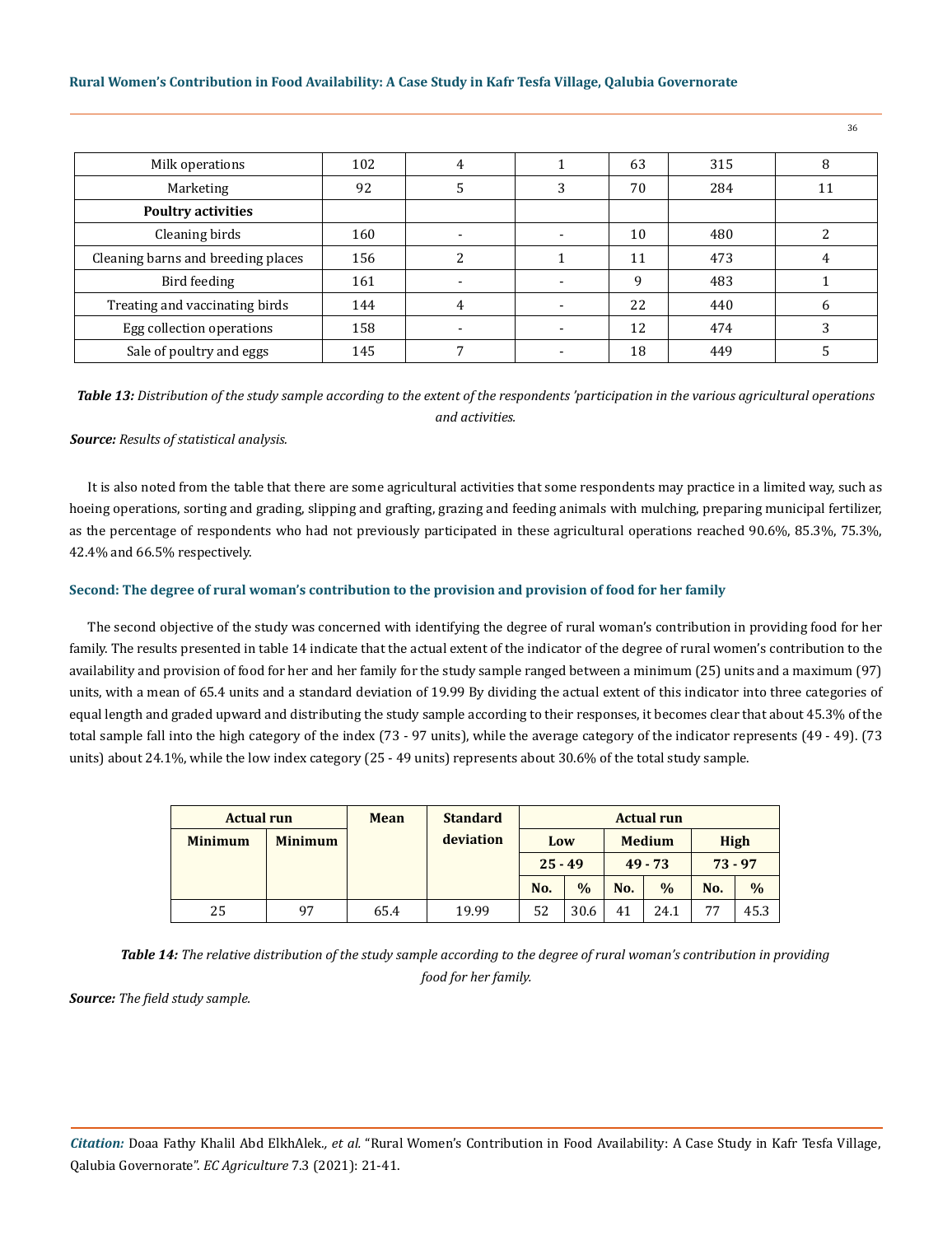# **Third: The conjugal relationships between the degree of rural woman's contribution to the availability and provision of food for her family and the independent variables studied**

The third objective of the study was concerned with determining the conjugal relationships between the degree of the rural woman's contribution in the availability and provision of food for her family and the independent variables studied. Since there are four independent variables out of nine independent variables (the respondent's marital status, possession of a supply card, the respondent's obtaining a pension, the respondent attending training courses in the field of nutrition) of the nominal level, the study used the Kai-square test (X<sup>2</sup>) to study the pairing relationships The potential between the degree of rural woman's contribution to the study sample in the availability and provision of food for her family (Y) and between the independent variables studied separately.

It is evident from the results presented in table 15 that there is a correlation between the degree of rural woman's contribution to the study sample in the availability and provision of food for her family (Y) and the social position of the respondent (hypothesis No. 4), the ownership of agricultural machinery (hypothesis No. 7) and sources of information. (Hypothesis No. 8) and it is significant at the probability level 0.01, while the coupling relationship between the two variables of the respondent's socio-economic level (Hypothesis No. 3) and obtaining a pension (Hypothesis No. 6) at the probability level 0.05 was proven. As for the independent variables: the age of the subject (hypothesis No. 1), the marital status of the respondent (hypothesis No. 2), possession of a ration card (hypothesis No. 5) and attending training courses in the field of food (hypothesis No. 9), there is no correlation between it and the dependent variable.

| The degree of rural woman's contribution to the<br>study sample in providing food for her family |                |                |                | <b>Dependent variable</b><br><b>Independent variable</b> |                             |  |  |  |
|--------------------------------------------------------------------------------------------------|----------------|----------------|----------------|----------------------------------------------------------|-----------------------------|--|--|--|
|                                                                                                  | <b>Total</b>   | <b>High</b>    | <b>Medium</b>  | Low                                                      |                             |  |  |  |
| 34                                                                                               | 13             | 7              | 14             | $(20-36)$                                                | The age of the respondent   |  |  |  |
| 102                                                                                              | 50             | 22             | 30             | $(37-53)$                                                |                             |  |  |  |
| 34                                                                                               | 14             | 12             | 8              | $(54-70)$                                                | $X^2 = 4.87$                |  |  |  |
| 170                                                                                              | 77             | 41             | 52             | Wholesale                                                |                             |  |  |  |
| 151                                                                                              | 68             | 36             | 47             | Married                                                  | Respondent's marital status |  |  |  |
| 19                                                                                               | 9              | 5              | 5              | Widow/divorced                                           | $X^2 = 0.19$                |  |  |  |
| 170                                                                                              | 77             | 41             | 52             | total                                                    |                             |  |  |  |
| 31                                                                                               | $\overline{7}$ | 8              | 16             | $(21-34)$                                                | Socio-economic level        |  |  |  |
| 98                                                                                               | 46             | 25             | 27             | $(34-47)$                                                |                             |  |  |  |
| 41                                                                                               | 24             | 8              | 9              | $(47-60)$                                                | $X^2 = 0.11.43*$            |  |  |  |
| 170                                                                                              | 77             | 41             | 52             | Total                                                    |                             |  |  |  |
| 24                                                                                               |                | $\overline{c}$ | 22             | $(0-12)$                                                 | The social position of the  |  |  |  |
| 65                                                                                               | 10             | 28             | 27             | $(13-24)$                                                | woman                       |  |  |  |
| 81                                                                                               | 67             | 11             | 3              | $(25-35)$                                                |                             |  |  |  |
| 170                                                                                              | 77             | 41             | 52             | Total                                                    | $X^2 = 115.61**$            |  |  |  |
| $\overline{4}$                                                                                   | 3              | $\mathbf{1}$   | $\blacksquare$ | Possessing                                               | Possession of the ration    |  |  |  |
| 166                                                                                              | 74             | 40             | 52             | Not possessing                                           | card                        |  |  |  |
| 170                                                                                              | 77             | 41             | 52             | Total                                                    | $X^2 = 0.19$                |  |  |  |
| 27                                                                                               | 18             | 5              | $\overline{4}$ | Yes                                                      | Getting a pension           |  |  |  |
| 143                                                                                              | 59             | 36             | 48             | N <sub>o</sub>                                           | $X^2 = 6.47*$               |  |  |  |
| 170                                                                                              | 77             | 41             | 52             | Total                                                    |                             |  |  |  |

*Citation:* Doaa Fathy Khalil Abd ElkhAlek*., et al.* "Rural Women's Contribution in Food Availability: A Case Study in Kafr Tesfa Village, Qalubia Governorate". *EC Agriculture* 7.3 (2021): 21-41.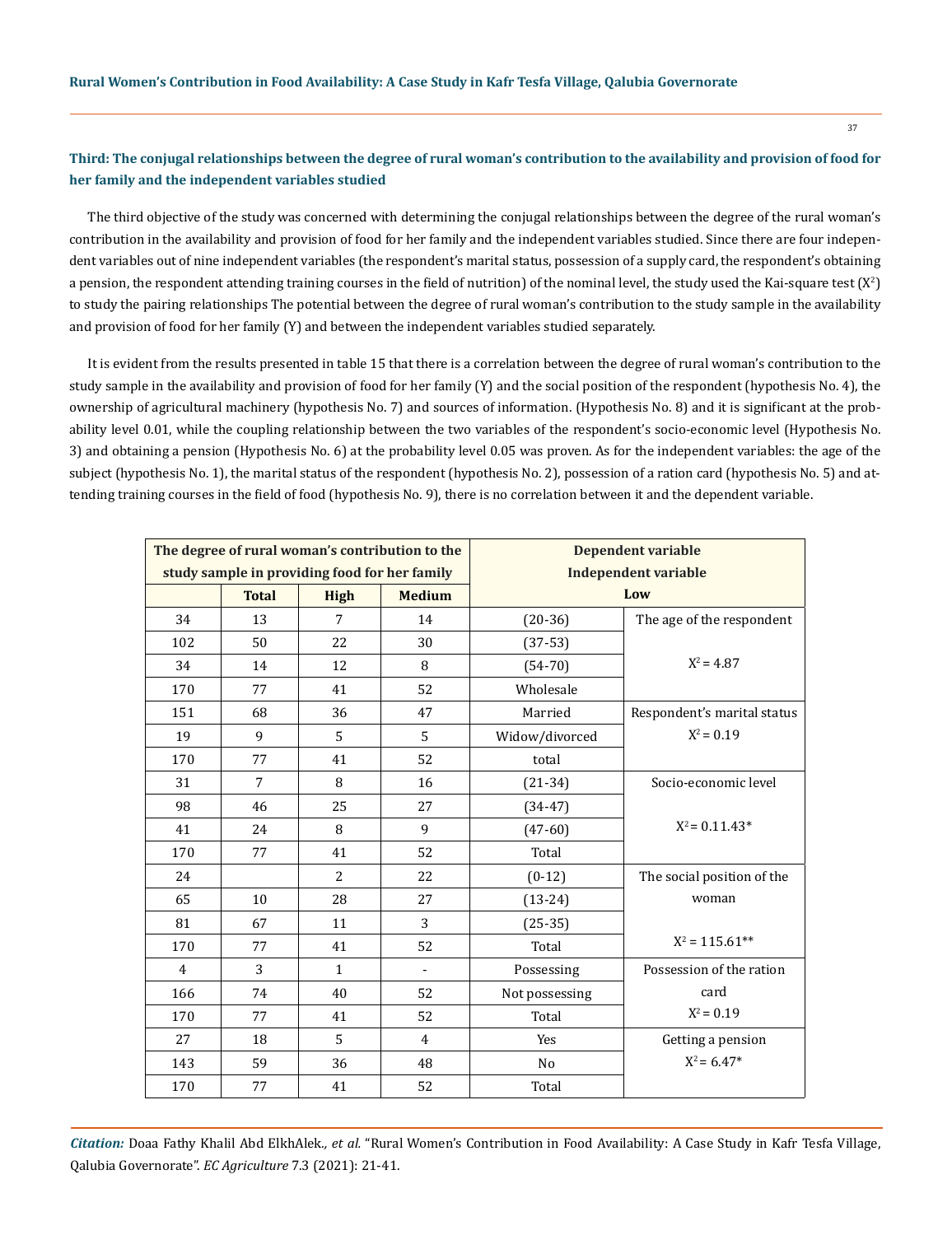| 92  | 21 | 30 | 41 | $(0-2)$   | Number of agricultural      |
|-----|----|----|----|-----------|-----------------------------|
| 73  | 53 | 9  | 11 | $(3-5)$   | machines                    |
| 5   | 3  | 2  |    | $(6-8)$   |                             |
| 170 | 77 | 41 | 52 | Total     | $X^2 = 43.15^{**}$          |
| 58  | 9  | 26 | 23 | $(12-18)$ | Sources of obtaining nutri- |
| 95  | 54 | 13 | 28 | $(18-24)$ | tional information          |
| 17  | 14 | 2  | 1  | $(24-30)$ |                             |
| 170 | 77 | 41 | 52 | Total     | $X^2 = 43.18**$             |
| 10  | 4  | 1  | 5  | Yes       | Attending training courses  |
| 160 | 73 | 40 | 47 | No        | $X^2 = 2.25$                |
| 170 | 77 | 41 | 52 | Wholesale |                             |

*Table 15: The associative relationship between the degree of rural woman's contribution to the study sample in providing food for her family and the independent variables studied.*

*\*: Significant at 0.05 level; \*\*: Significant at 0.01 level. Source: the field study sample.*

Based on this, it can be said that the following statistical hypotheses cannot be rejected: (the first, the second, the fifth and the ninth). To test the validity of the tenth statistical hypothesis using the combined test  $(X^2)$  to build a synthesis model to demonstrate the combined effect of the independent variables studied on the degree of rural woman's contribution to the study sample in providing food for her family (the dependent variable) using the test of the strength of the relationship "Chipro", where the results contained in table 16. That the independent variables that proved the significant relationship between them and the dependent variable (Y) all explain about 56% of the variance in the degree of the rural woman's contribution to the study sample in providing food for her family, where the strength of the relationship "T2" was equivalent to 0.560. The significance of the model was proved at the probability level 0.01 and the above means that the remaining 44% can be attributed to other variables not included in the study and then the tenth statistical hypothesis can be rejected for the five variables included in the model and the alternative hypothesis is accepted.

| <b>Assignment</b> | <b>Variables</b>                    | The calculated $x^2$ | Degrees of | The strength of the   | <b>Arrangement</b> |
|-------------------|-------------------------------------|----------------------|------------|-----------------------|--------------------|
| <b>Number</b>     |                                     | value                | freedom    | conjugal relationship |                    |
|                   | Socio-economic level                | $11.43*$             |            | 0.197                 | 4                  |
| 4                 | The social position of the woman    | $115.6**$            |            | 0.627                 |                    |
| 6                 | Receive a pension                   | $6.47*$              |            | 0.195                 |                    |
|                   | Ownership of agricultural machinery | $43.15**$            |            | 0.383                 | 2.5                |
| 8                 | Sources of obtaining information    | 43.18**              |            | 0.383                 | 2.5                |
|                   | Total                               | 219.83               | 18         | 0.560                 |                    |

*Table 16: Results of the statistical analysis of the combined effect of the independent studied variables on the degree of rural woman's contribution to the study sample in providing food for her family.*

*\*: Significant at 0.05 level; \*\*: Significant at 0.01 level. Source: Table No. 15.*

*Citation:* Doaa Fathy Khalil Abd ElkhAlek*., et al.* "Rural Women's Contribution in Food Availability: A Case Study in Kafr Tesfa Village, Qalubia Governorate". *EC Agriculture* 7.3 (2021): 21-41.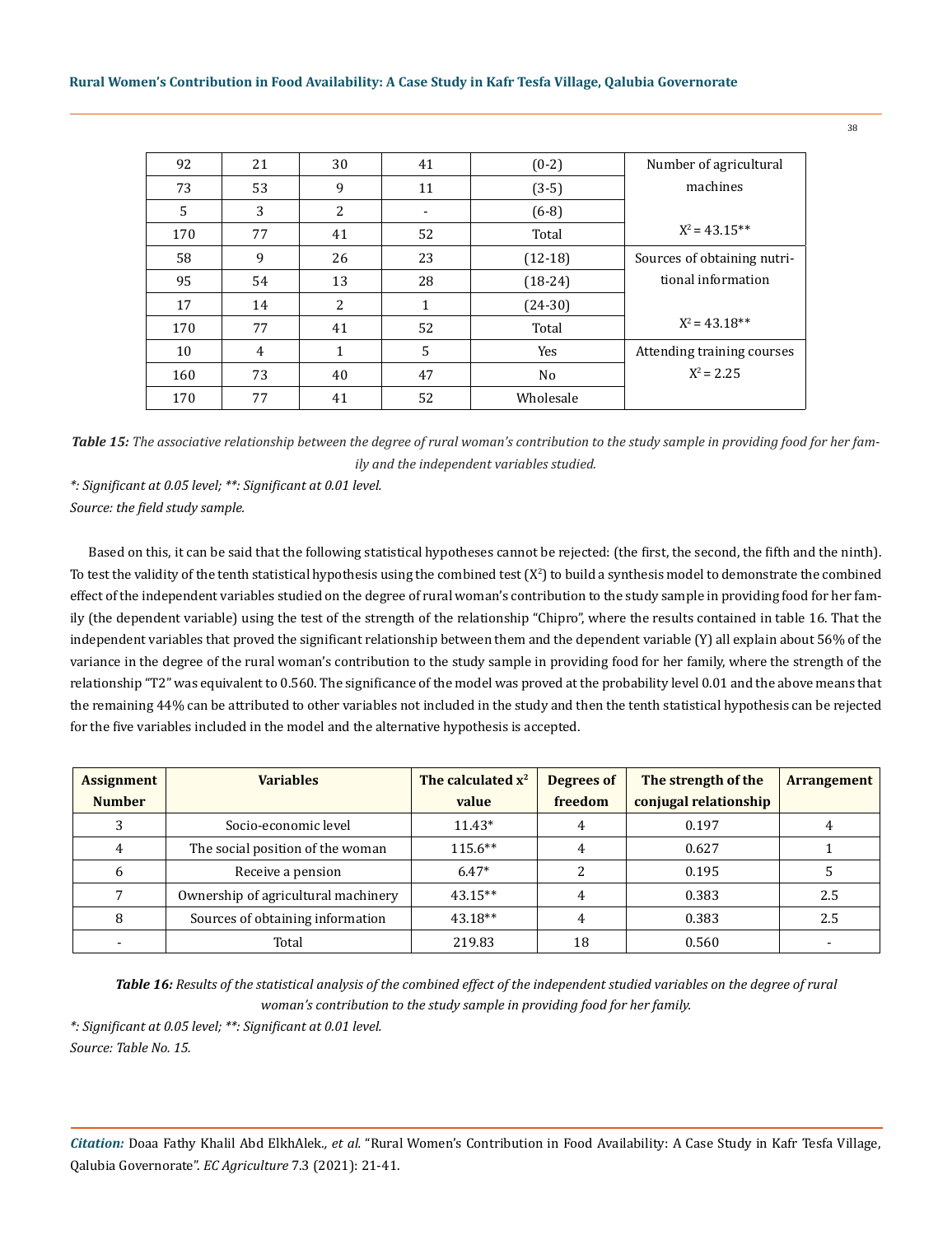**sample members**

# **Fourth: The problems facing rural women and limiting their contribution to food availability from the viewpoint of the study**

The fourth objective of the study was concerned with identifying the problems facing rural women from the viewpoint of the study sample members. The results of the study presented in table 17 refer to the numerical distribution Relative to the most important problems facing the study sample members according to the frequency of their occurrence, as "high food commodity prices" ranked first with a rate of about 52.9% of the total responses of the study sample and "high prices of non-food commodities" came in second place, with a rate of about 44.1. The lack of family savings comes in third place with a rate of about 8.8% and in fourth place came "the lack of ownership of money by rural women and the lack of income of their own" with a rate of about 8.2%, followed in the fifth place by "fewer opportunities in education. Women, with a rate of about 7.1% and in sixth place, "the abundance of work, burdens and household obligations", with a rate of about 5.9% and in seventh place, "lack of ownership by rural women of agricultural land," with a rate of 5.3%, followed by a For the eighth place, "lack of training, counseling, or food awareness" by about 2.9% and "lack of time" comes in ninth place with a rate of about 1.2% and "women's work in the family fields without pay" came in the tenth and last place with a rate of about 0.6% Of the total responses of the study sample.

| The proposals                                                  | No.                      | $\frac{0}{0}$ | <b>Arrangement</b> |
|----------------------------------------------------------------|--------------------------|---------------|--------------------|
| Rural women's lack of ownership of agricultural land           | 9                        | 5.3           |                    |
| Rural women do not own money and have no income of their own   | 14                       | 8.2           | 4                  |
| The high prices of food commodities                            | 90                       | 52.9          |                    |
| High prices for non-food commodities                           | 75                       | 44.1          | 2                  |
| Lack of family savings                                         | 15                       | 8.8           | 3                  |
| Lack of training, counseling, or nutritional education         | 5                        | 2.9           | 8                  |
| Fewer opportunities for educating women                        | 12                       | 7.1           | 5                  |
| Shortage of time                                               | $\overline{\mathcal{L}}$ | 1.2           | 9                  |
| Women work in the family's fields without pay                  |                          | 0.6           | 10                 |
| The large number of chores, burdens, and household obligations | 10                       | 5.9           | 6                  |
|                                                                | 170                      |               |                    |

*Table 17: The numerical and relative distribution of the economic problems facing the study sample.*

#### **Fifth: The proposals of the study sample in case the monthly income is insufficient to cover the family's obligations**

The results of the study presented in table 18 refer to the numerical and relative distribution of the most important proposals of the study sample in case the monthly income is insufficient to cover the family's obligations, as it occupied "providing job opportunities for women" The first place, with a percentage of about 32.1% of the total responses of the study sample, came in the second place for "reducing commodity prices" by about 30.2% and in third place came "providing training programs or seminars for nutritional awareness for women in the village" with a rate of about 11.3%. It came in fourth place "raising government wages" by about 7.5%, followed by "providing pensions for non-employees and the handicapped" at a rate of about 5.7% and it came in sixth, seventh and eighth place "providing all goods in the village", "facilitating projects", "Commodity price control" by about 3.8% each and "providing a pension for rural women" came in the ninth and last place, with a rate of about 1.9% of the total responses of the study sample [6].

*Citation:* Doaa Fathy Khalil Abd ElkhAlek*., et al.* "Rural Women's Contribution in Food Availability: A Case Study in Kafr Tesfa Village, Qalubia Governorate". *EC Agriculture* 7.3 (2021): 21-41.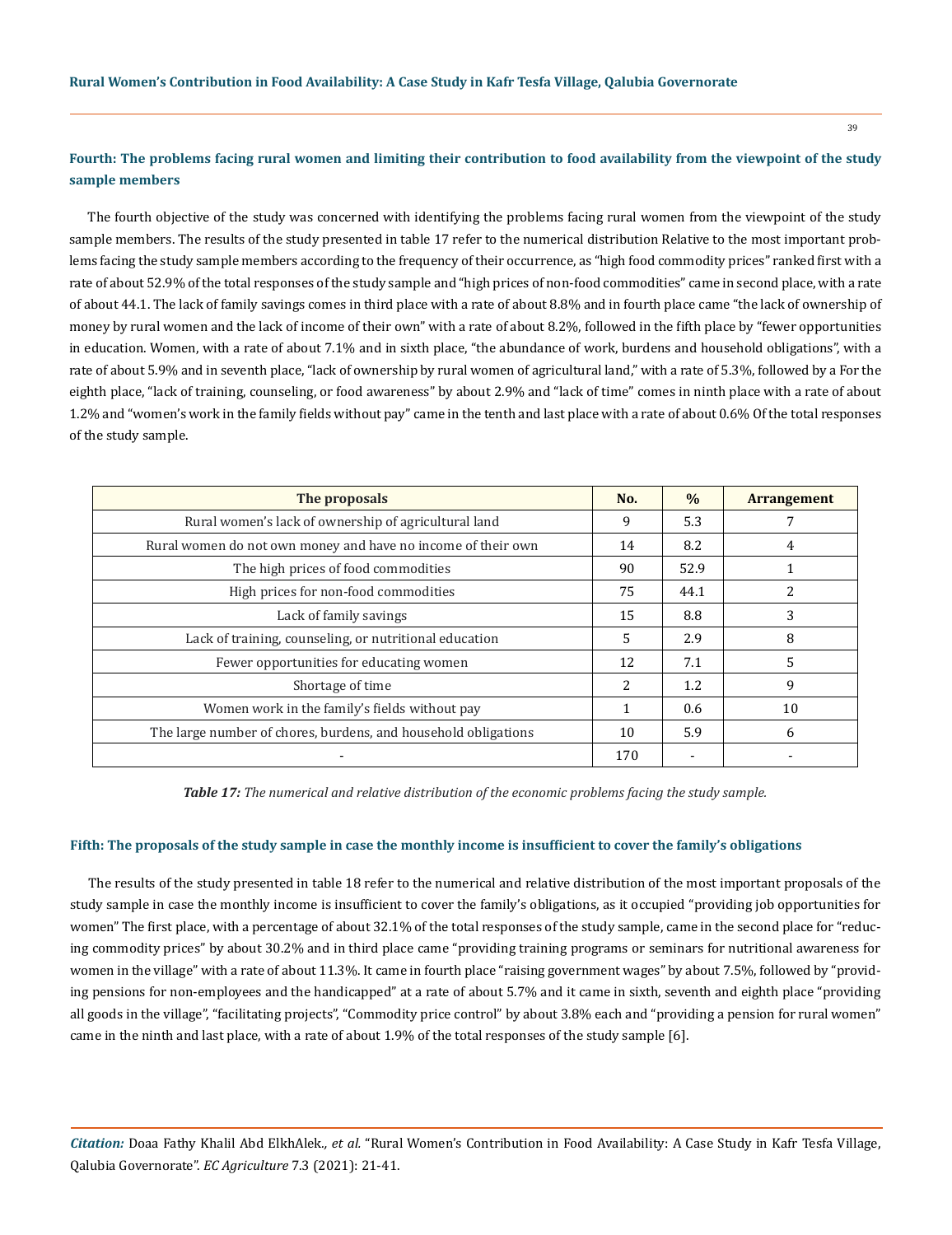| The proposals                                                                              | No.            | $\%$ | <b>Arrangement</b> |
|--------------------------------------------------------------------------------------------|----------------|------|--------------------|
| Provide job opportunities for women                                                        | 17             | 32.1 |                    |
| Reducing commodity prices                                                                  | 16             | 30.2 | 2                  |
| Providing all goods in the village                                                         | 2              | 3.8  | 7                  |
| Providing training programs or seminars for nutritional education for women in the village | 6              | 11.3 | 3                  |
| Facilitate projects                                                                        | $\overline{2}$ | 3.8  | 7                  |
| Control over commodity prices                                                              |                |      | 7                  |
| Providing pensions for non-employees and the disabled                                      |                |      | 5                  |
| Raise government wages                                                                     | $\overline{4}$ | 7.5  | 4                  |
| Providing a pension for rural women                                                        | $\mathbf{1}$   | 1.9  | 9                  |
|                                                                                            | 53             | 100  | Total              |

*Table 18: The numerical and relative distribution of the study sample proposals in case the monthly income is insufficient to cover the family's obligations.*

# **Conclusion**

Rural women in Egypt contribute to achieving food security in its various axes, especially the axis of access to and provision of food for the family, through their main contribution to agricultural production in its two parts, plant, animal and poultry and in home gardens and despite this contribution, there is neglect and lack of appreciation of the role of rural women, Considering that what it makes in terms of its contribution to achieving food security and the multiple roles in agriculture is nothing but an extension of the service system in the house that is not paid in cash. And the provision of food through practical study and identifying the nature of the relationship between the degree of rural women's participation in providing food and the socio-economic level of the family, as it became clear through this study that the most important variables that affect the degree of rural women's participation in the availability and provision of food were social status and the ownership of machines. Agricultural, sources for nutritional information and access to a pension.

The study referred to some recommendations that would improve the contribution of rural women in providing food for them and their families throughout the year and thus achieving food security and meeting their important roles with the necessary appreciation and attention, by finding bodies concerned with the rights of rural women in cooperation with the local community, governmental and civil institutions. It is concerned with organizing the agricultural work of women and ensuring their right to receive a wage commensurate with their exerted effort. It is also concerned with finding appropriate marketing channels and securing the necessary facilities to help rural women in marketing their produce.

## **Bibliography**

- 1. [Heintz J. "Globalization, Economic policy and employment poverty and gender implications". international labor organization, Ge](https://ideas.repec.org/p/uma/perips/heintz_gender.html)[neva \(2006\): 1.](https://ideas.repec.org/p/uma/perips/heintz_gender.html)
- 2. Aguirre De Anne., *et al.* ["Empowering the third billion, women and the world of work in 2012, Booz and Company \(2012\): 12.](https://www.strategyand.pwc.com/gx/en/insights/2011-2014/empowering-third-billion-women-world.html)
- 3. [Elbadawy A. "Education in Egypt: Improvements in attainment, problems with quality and inequality".](https://ideas.repec.org/p/erg/wpaper/854.html) *ERF Working Paper* 854 [\(2014\): 13.](https://ideas.repec.org/p/erg/wpaper/854.html)

*Citation:* Doaa Fathy Khalil Abd ElkhAlek*., et al.* "Rural Women's Contribution in Food Availability: A Case Study in Kafr Tesfa Village, Qalubia Governorate". *EC Agriculture* 7.3 (2021): 21-41.